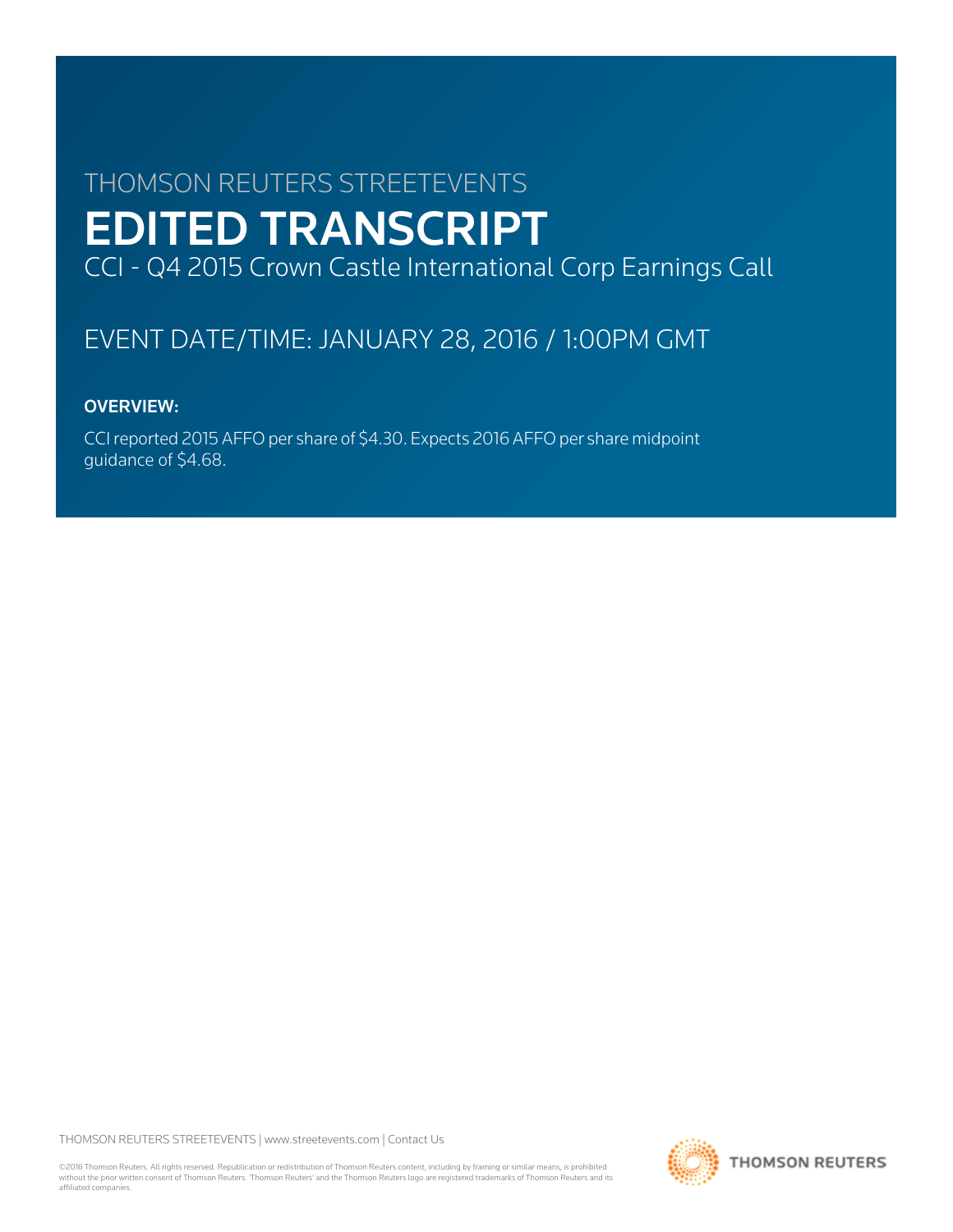# **CORPORATE PARTICIPANTS**

**[Son Nguyen](#page-1-0)** Crown Castle International Corporation - VP, Finance & IR **[Jay Brown](#page-2-0)** Crown Castle International Corporation - CFO **[Ben Moreland](#page-3-0)** Crown Castle International Corporation - CEO

# **CONFERENCE CALL PARTICIPANTS**

**[David Barden](#page-5-0)** BofA Merrill Lynch - Analyst **[Ric Prentiss](#page-7-0)** Raymond James - Analyst **[Brett Feldman](#page-8-0)** Goldman Sachs - Analyst **[Michael Rollins](#page-10-0)** Citi - Analyst **[Richard Choe](#page-11-0)** JPMorgan - Analyst **[Jonathan Atkin](#page-12-0)** RBC Capital Markets - Analyst **[Amir Rozwadowski](#page-13-0)** Barclays Capital - Analyst **[Simon Flannery](#page-15-0)** Morgan Stanley - Analyst **[Colby Synesael](#page-16-0)** Cowen and Company - Analyst

# **PRESENTATION**

#### **Operator**

<span id="page-1-0"></span>Good day and welcome to the Crown Castle International Q4 2015 earnings conference call. Today's conference is being recorded. At this time I'd like to turn the conference over to Son Nguyen, VP Finance and IR. Please go ahead, sir.

#### **Son Nguyen** - Crown Castle International Corporation - VP, Finance & IR

Thank you, Matt, and good morning, everyone. Thank you for joining us today as we review our fourth-quarter, full-year 2015 results. With me on the call this morning are Ben Moreland, Crown Castle's Chief Executive Officer; and Jay Brown, Crown Castle's Chief Financial Officer. To aid the discussion, we have posted supplemental materials in the investors section of our website at crowncastle.com, which we will refer to throughout the call this morning.

This conference call will contain forward-looking statements which are subject to certain risks, uncertainties and assumptions, and actual results may vary materially from those expected. Information about potential factors which could affect our results is available in the press release and the risk factors sections of the Company's SEC filings. Our statements are made as of today, January 28, 2016 and we assume no obligations to update any forward-looking statements.

In addition, today's call includes discussions of certain non-GAAP financial measures. Tables reconciling these non-GAAP financial measures are available in the supplemental information package in the investors section of the Company's website at crowncastle.com.

With that, I will turn the call over to Jay.

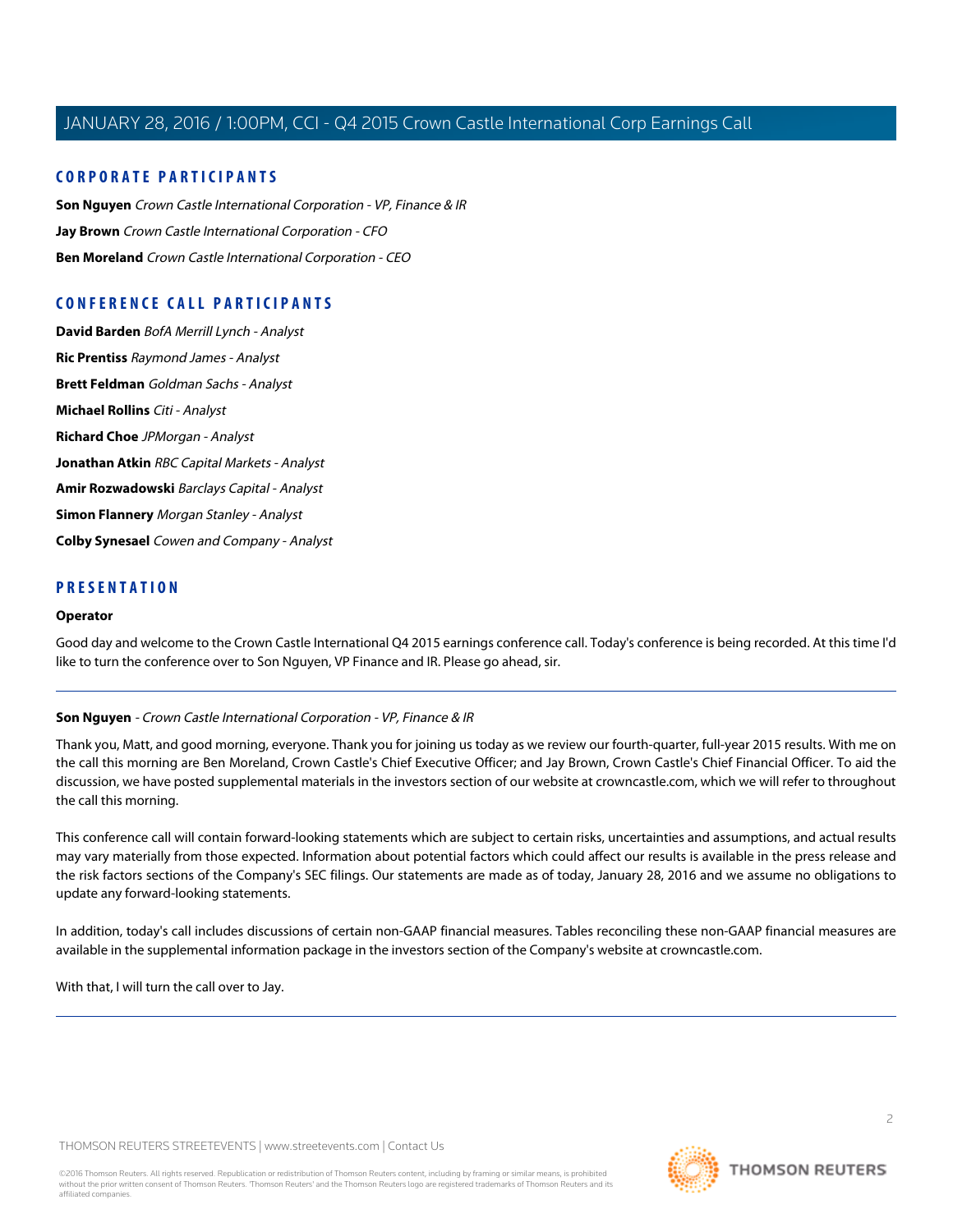# <span id="page-2-0"></span>**Jay Brown** - Crown Castle International Corporation - CFO

Thanks, Son and good morning, everyone. As you saw from our release yesterday, the fourth quarter was another great quarter bringing 2015 to a strong close and positioning us to raise our full-year 2016 outlook. For the full year 2015, AFFO per share of \$4.30 was up 8% compared to 2014. And our increased mid-point for full-year 2016 outlook for AFFO per share of \$4.68 represents a 9% increase compared to 2015.

In addition to delivering great results and extending our track record of execution, 2015 was marked by several significant accomplishments. During 2015, we achieved an investment grade credit rating from each of S&P and Fitch rating. Also during the year, we redeployed capital in the divestiture of our former Australian subsidiary to further grow and strengthen our leadership position in wireless infrastructure in the US, which we believe is the most attractive market for wireless investment. Today, with our portfolio of approximately 40,000 towers and 16,000 miles of fiber supporting small cell deployments, we are able to provide wireless carriers comprehensive solutions across the country as they continue to upgrade and enhance their networks to meet increasing consumer demand for mobile data.

Shifting to the fourth-quarter results on slide 4, site rental revenue grew 9% year-over-year, from \$723 million to \$785 million, an increase of \$62 million. The \$62 million increase is comprised of \$49 million of organic site rental revenue growth, less \$17 million in adjustments for straight-line accounting associated with contracted fixed-rate tenant escalation, plus \$30 million in contributions from acquisitions, which primarily consisted of (inaudible) and other adjustments. The organic site rental revenue growth of \$49 million represents growth of 7% year-over-year comprised of approximately 10% growth from new leasing activity and cash escalation, net of approximately 3% from tenant non-renewals.

Moving to slide 5, our fourth-quarter results from site rental gross margin, adjusted EBITDA, and AFFO exceeded the midpoint of our previously provided fourth-quarter 2015 outlook.

Turning to investment activities, as shown on slide 6. During the fourth quarter we invested \$251 million in capital expenditures, of which \$29 million was sustaining capital expenditures, and \$222 million was discretionary investments. Included in our discretionary investments is approximately \$23 million from land purchases. Our proactive approach to achieving long-term control of the ground beneath our sites is core to our business as we seek to control our largest operating expense and produce stable and growing cash flow over time. Today, three quarters of our site rental gross margin is generated from towers on land we own or control for more than 20 years. Where we have ground leases, the average term remaining on our ground lease is approximately 30 years.

Of the remaining discretionary investments, we invested \$199 million in revenue-generating capital expenditures consisting of \$90 million on existing sites and \$109 million on the construction of new sites, primarily small cell construction activity. Small cells continue to perform ahead of expectations and currently generate 12% of total site rental revenue and 11% of total site rental gross margin. Excluding the benefit from our recent acquisition of Sunesys, small cell site rental revenues grew approximately 30% year-over-year.

Today, our small cell network consists of approximately 17,000 nodes on-air or under construction supported by 16,000 miles of fiber. Of the 17,000 nodes, approximately 12,000 of the nodes are on-air with the other approximately 5,000 nodes under construction and expected to be completed over the next 12-24 months.

Continuing on to financing activities, during the quarter, we paid a quarterly common stock dividend of \$0.885 per share or \$295 million in the aggregate. For the full-year 2015, we paid quarterly common stock dividends in aggregate of \$3.345 per common share. Additionally, in January we closed on a \$5.5 billion senior unsecured credit facility. Proceeds from the new facility, together with cash on hand, were used to repay our previous senior secured credit facility.

As of January 26, we had \$1.6 billion of availability under our five year revolver. As a result of the refinancing, our senior unsecured notes were upgraded by S&P to investment grade. Even more impactful than lowering the cost of debt, we believe that an investment-grade capital structure will ultimately drive down our cost of equity. Equally as important, we believe having access to a deeper pool of capital will result in a more stable, long-term cash flow and increased flexibility to pursue discretionary growth opportunities.

Moving on to the full year 2016 on slide 7, we've increased our expectations at the midpoint for site rental revenues by \$10 million, site rental gross margin by \$7 million, and adjusted EBITDA by \$12 million, and AFFO by \$11 million. The increase in the outlook reflects the strong results from the

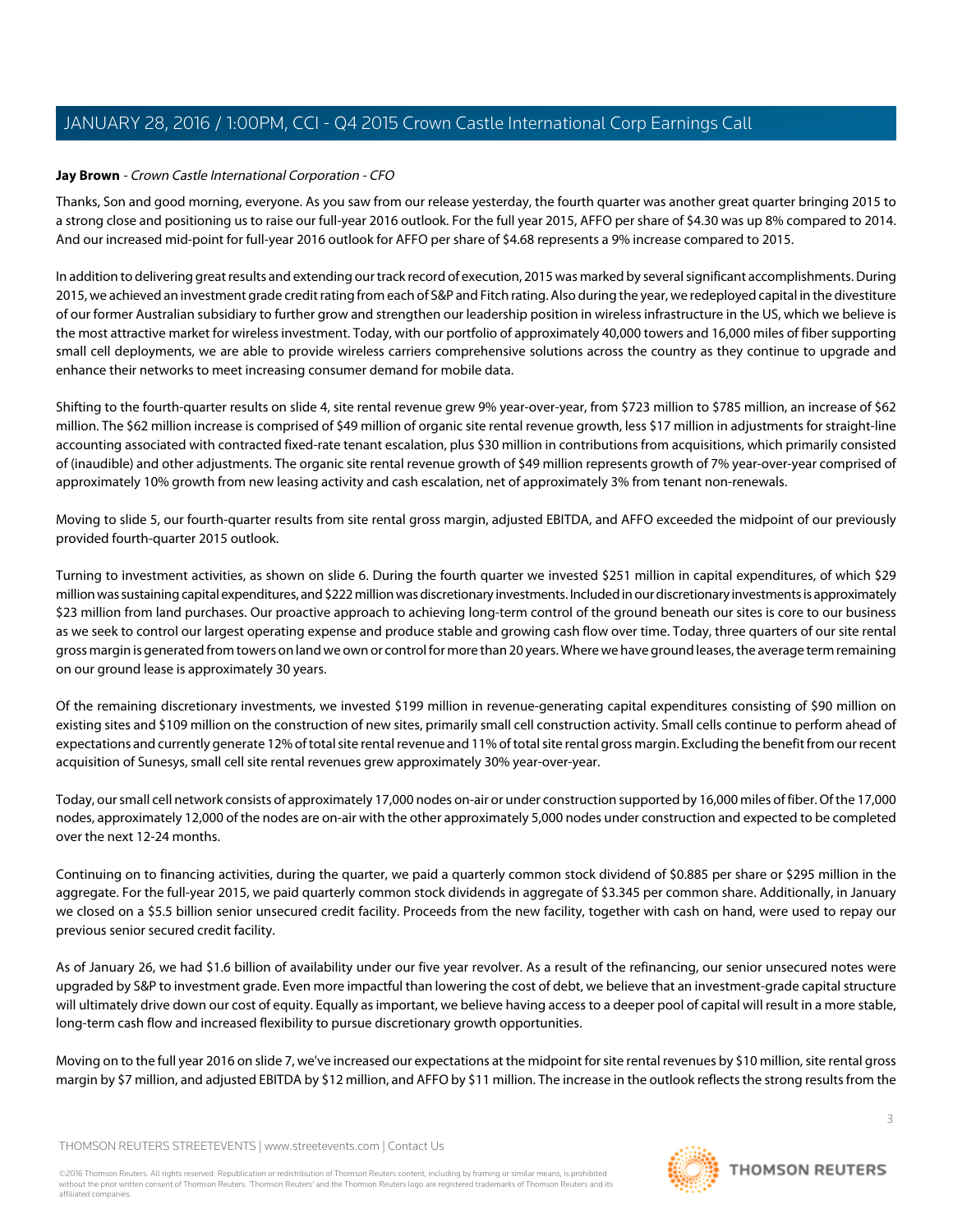fourth quarter, our continuing belief that 2016 leasing activities will be similar to 2015, and the timing benefit related to tenant non-renewals occurring later than previously expected. It is important to note that our overall expectations for the number of tenant non-renewals in aggregate has remained unchanged. For more detailed information regarding our current book of contracted tenant leases, including our expectations for non-renewals, those are available in our supplemental information package.

At the AFFO per share line, the updated midpoint of our full year 2016 outlook results in 9% growth year-over-year compared to 2015, increasing from \$4.30 per share to \$4.68 per share.

Like 2015, 2016 is shaking up to be another great year. We believe the essential elements for long-term shareholder value creation are as attractive as they have ever been. We continue to see stable and consistent leasing activity from our carrier customers. We have a runway of attractive discretionary investment opportunities primarily in the form of small cells to enhance and grow our business. And we have an opportunity to manage the cost of debt and lower the cost of equity as we transition to an investment-grade balance sheet. All of this gives us confidence in maintaining our long-term goal of delivering AFFO per share and dividend per share growth of 6% to 7% on an annual basis.

Before turning the call over to Ben, I would like to take just a moment to discuss the announced succession plan. I'm honored and excited to have the opportunity to lead the Crown Castle team. I have had the privilege of working with Ben over the last 17 years, and he has been a great friend and mentor to me. Over the last 8 years, through Ben's leadership as CEO, we have grown the business significantly, increasing AFFO per share from \$1.66 to \$4.30, and have successfully doubled the size of our tower portfolio, established ourselves as the leader in small cells and strengthened our balance sheet, positioning us better than ever to capitalize on the tremendous opportunities that lie ahead.

I will benefit greatly in my new role from being surrounded by a very talented and experienced executive team that has been instrumental in all of these accomplishments. Together, with the rest of the Crown Castle team, we are looking forward to continuing to execute on our strategy of driving long-term shareholder returns, through disciplined capital allocation, dividend growth, and delivering for our customers.

<span id="page-3-0"></span>And with that, I will turn it over to Ben.

# **Ben Moreland** - Crown Castle International Corporation - CEO

Thanks to all of you for joining us on the call this morning. Extra early. I will touch on our succession plan in a moment, but first, I'd like to comment on 2015 results and what lies ahead.

In short, we had a great year, exceeding our expectations throughout the year, and executing on strategic actions through the sale of our Australian subsidiary and the purchase of the Sunesys fiber assets that really sets us up well to win in the future. I want to thank my colleagues at Crown Castle for their hard work in delivering on our commitments in 2015.

Now, on to the future. As Jay just mentioned, we believe we have the essential elements for long-term shareholder value creation and they're as attractive as ever. I'd like to spend a few minutes to further elaborate on Jay's comments regarding each of these elements. These include, a continued, healthy and sustained leasing environment over the next several years, a long runway of investment opportunities that we expect will drive high-quality, long-term growth, and all the while maintaining a strong balance sheet and managing risk appropriately to drive down the cost of capital.

First, on leasing, we believe that we're in the midst of a multi-year wireless investment cycle that will result in a sustained level of leasing activity, similar to what we have experienced in 2014 and 2015 and that is what we expect to see in 2016. For 2016, we're expecting approximately \$170 million in new leasing activity, of which \$115 million will come from tower leasing. The \$115 million in tower leasing represents a pace of adding approximately one tenant equivalent over a 10 year period on our 40,000 towers, or 1/10 of a tenant per year per tower, which is approximately our average pace of annual leasing over the last 7 years.

Importantly, through those 7 years, we've been through a number of different macro economic cycles and covered several different wireless investment cycles, in terms of technology, level of engagement by carrier customers, and different environments. Given the underlying long-term

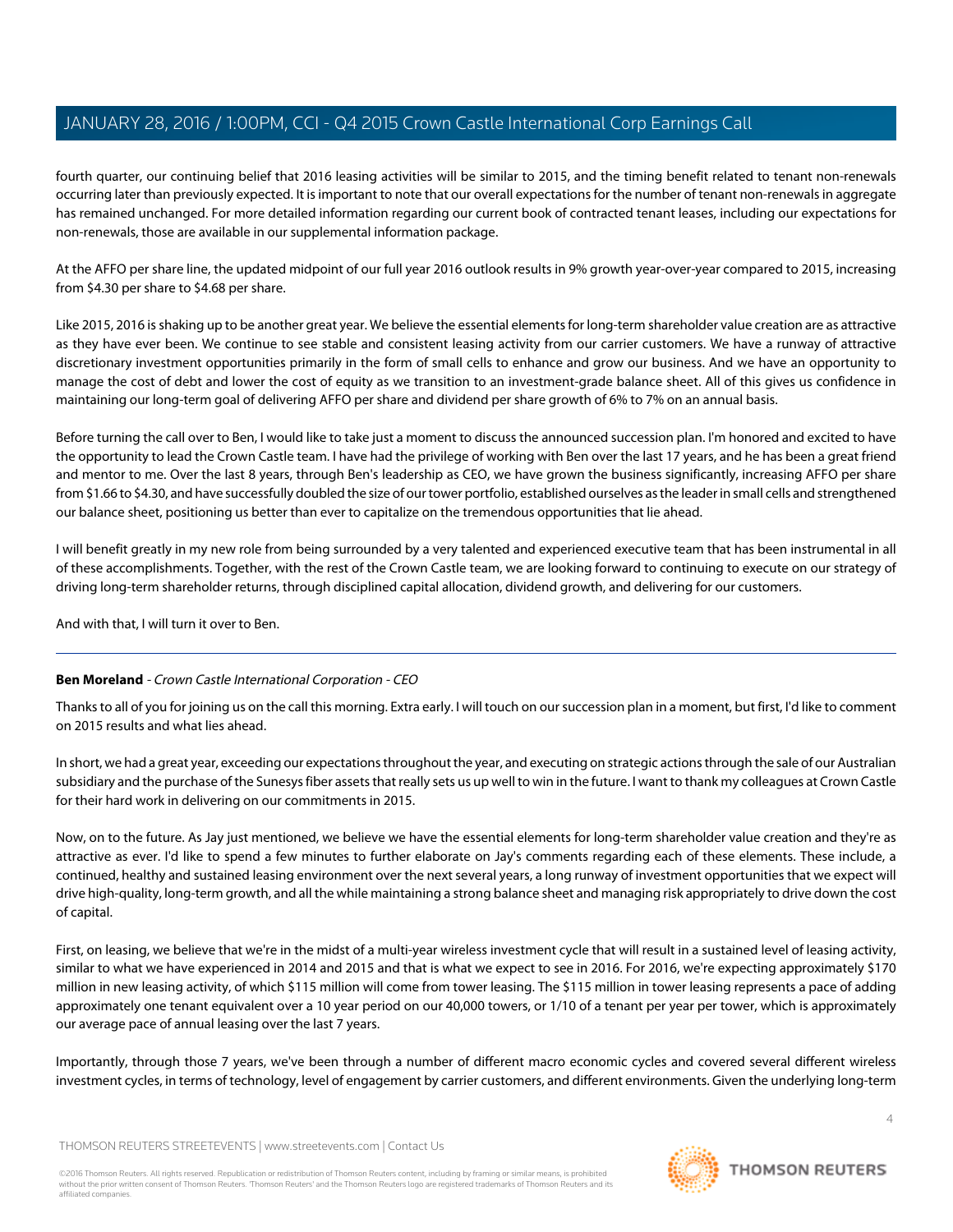perspective of positive fundamentals from the continued increase in mobile data consumption, we believe that this pace of leasing is a reasonable expectation for our future growth.

Industry research projects mobile data to increase sevenfold between 2014-2019, a compounded annual growth rate of 47% or roughly doubling every 2 years. Recently, some of the wireless carriers have reported mobile data growth even higher, in the range of 60% to 75% per year growth during 2015. Against this backdrop, we expect the carriers to continue to invest on a consistent basis to maintain and improve network quality which is the competitive necessity as carriers seek to retain existing customers, attract new customers, and monetize their networks through the deployment and development of new revenue streams such as over-the-top video and telematics.

As a shared wireless infrastructure provider, Crown Castle stands ready to assist wireless carriers in this endeavor by providing them with quick and cost-effective access to wireless infrastructure as they seek to upgrade and enhance their networks. With our tower portfolio and small cell expertise, we have the unique capability to deliver across all means of shared infrastructure to meet the network needs of our carrier customers. Additionally, the runway for our growth is further supported by the amount of spectrum that is expected to be deployed over the next several years, including the spectrum from last year's AWS-3 auction, the spectrum from this year's anticipated broadcast incentive auction and the spectrum currently held by the carriers and others such as Dish and FirstNet.

Turning to capital allocation, when we evaluate the various investment alternatives we have, whether it's small cells, share purchases, or acquisitions, our goal is to drive long-term growth and AFFO per share and dividend per share. By this measure, we are very excited by our recent and ongoing investment in small cells. To date, our \$3 billion investment in small cells generates a yield of approximately 8% inclusive of our initial \$1 billion investment in NextG, the acquisition we did in 2012, with an initial yield of approximately 3% to 4% and our continued Greenfield investments. We are underwriting new small cell builds with anticipated initial yields of 6% to 8% on the anchor tenant, where we believe we have the opportunity to drive yields higher through co-location with the second tenant expected to achieve low- to mid-teens yields and the expectation of further yield accretion when we add a third and fourth tenant over time.

On this point, in addition to the anchor tenant, we are seeing strong co-location demand on our small cell networks. We have focused our small cell efforts in the top 25 markets and believe that these early systems will be some of the most attractive locations in the future given their franchise value. Just like towers, the need for network densification is driving small cell growth. Given the challenges that the carriers face in bringing more capacity to many urban and suburban geographies, the need to get closer to the subscribers and focus on reusing spectrum more efficiently, carriers are turning to small cells as a critical tool to improve their networks. With a very similar business and economic model as our tower business, we see a long runway of attractive investment opportunities in small cells.

Shifting to the balance sheet and risk profile, we view our dividend as a growing annuity paid to shareholders where we effectively pass through the cash flows we generate from providing US wireless carriers with access to mission-critical infrastructure. Our goal is to protect and grow the dividend stream over time. Our dividend is supported by long-term, recurring, contracted leases that we have in place which currently represent approximately \$20 billion in future contracted rent payments, plus future growth from contracted rent escalators and the continuing wireless investments being made that I previously mentioned. From this foundation, we are focused on managing financial and operating risk as we allocate capital and grow the business.

On the balance sheet side, we believe maintaining an investment grade balance sheet should provide us with access to a deeper and more stable pool of capital, reducing risks to our cash flows, and providing us with an increased flexibility to pursue potential investment opportunities. Both of which are supportive of a secure and growing dividend. This same perspective drives our capital allocations decisions as we continue to believe that the US market provides us with the most attractive risk adjusted return opportunities.

Bottom line, with a sustained level of leasing that we expect to continue over the next several years, the small cell opportunities we see ahead of us, the strength of our balance sheet and the quality of our business, we believe we can continue to deliver 6% to 7% AFFO per share and dividend growth per share. Further, we believe our expected growth rate, combined with our current dividend yield of approximately 4.3%, represents a very attractive long-term total return profile for shareholders.

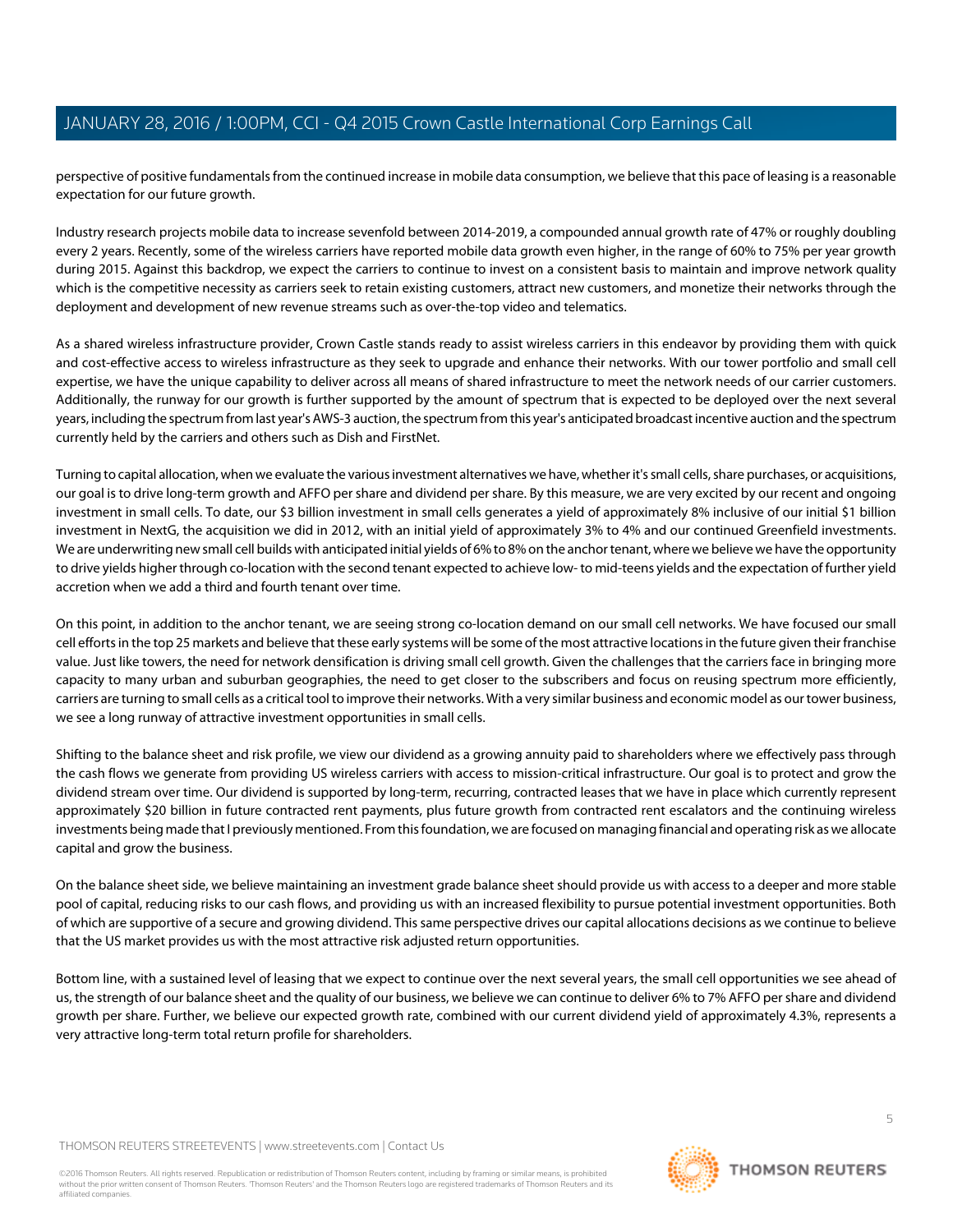Finally, I'd like to speak to our CEO succession plan that we announced last night. I began contemplating this and subsequently engaged the Board in this conversation some time ago after reflecting on a number of considerations that led me to conclude that 2016 was the right time to begin this transition.

First, as we discussed on this call, the company is incredibly well-positioned for this transition having accomplished a number of strategic objectives that I believe are important to set us up for the next generation of market leadership and value creation. Included on this list will be the assemblage of our unrivaled tower portfolio, the sale of our Australian business, the acquisition of Sunesys and leadership in the exciting small cell arena, and the strength in the balance sheet with the achievement of the investment grade rating late last year.

Second, Jay is ready to step up. We've worked together for 17 years since the early days of Crown Castle, and he has been an integral part of all we have accomplished. He has the trust and respect of the Board, the executive team, and the organization, as well as the investment community. I am very fortunate to have him as a successor and have absolute confidence that he is the right leader to lead the organization into this next chapter of success. Most importantly, though, Jay will be leading a team of seasoned professionals who are very good at executing for customers across all our assets, both towers and small cells.

Finally, on a personal level, it has been an unbelievable privilege to lead Crown as CEO these last 8 years. I have always found it valuable from time to time to push myself out of my comfort zone in search of new challenges. Many years ago, I lost my dad to a heart attack when he was only 47. In 2014, my wife had a breast cancer scare that fortunately was caught early and through surgery has resulted in a full recovery. With our kids out of the house now, our once structured lives have changed; it is with all these considerations and the reminder that life is short, that I sense it is the right time to initiate this move out of my comfort zone.

I look forward to pursuing many new challenges, some personal and some professional. I also look forward to my continuing investment and involvement with Crown Castle in this new capacity, ensuring leadership continuity as Executive Vice Chairman. I am proud of what we have accomplished and through this succession plan am highly confident this team will continue to reward shareholders, customers, and employees for choosing Crown Castle.

Thank you to all of you on this call who have supported me and this management team over the years. I look forward to our continued association. With that, Operator, I would be happy to turn the call over for questions.

# **QUESTIONS AND ANSWERS**

**Operator**

Thank you, sir.

<span id="page-5-0"></span>(Operator Instructions)

David Barden, Bank of America.

# **David Barden** - BofA Merrill Lynch - Analyst

Hey, guys. Thanks, Ben. I know this is not the last quarter we are going to have a chance to talk, but thanks for all that and the contributions. And, Jay, congrats on the job. I'm looking forward to continuing to work with both of you guys.

Focusing on the Business, as we look ahead, I've got a couple of questions. One, just on the obvious, with respect to kind of all of the noise coming out of Sprint with respect to their network architecture. We don't have to talk about Sprint necessarily. Let's just say, there's a carrier out there that's looking to explore new, more efficient ways to build a network. And it seems that they are looking to re-evaluate their renewal schedule on tower leases as we go forward, and I was wondering if you can talk about what, if anything, you see ahead for that strategy?

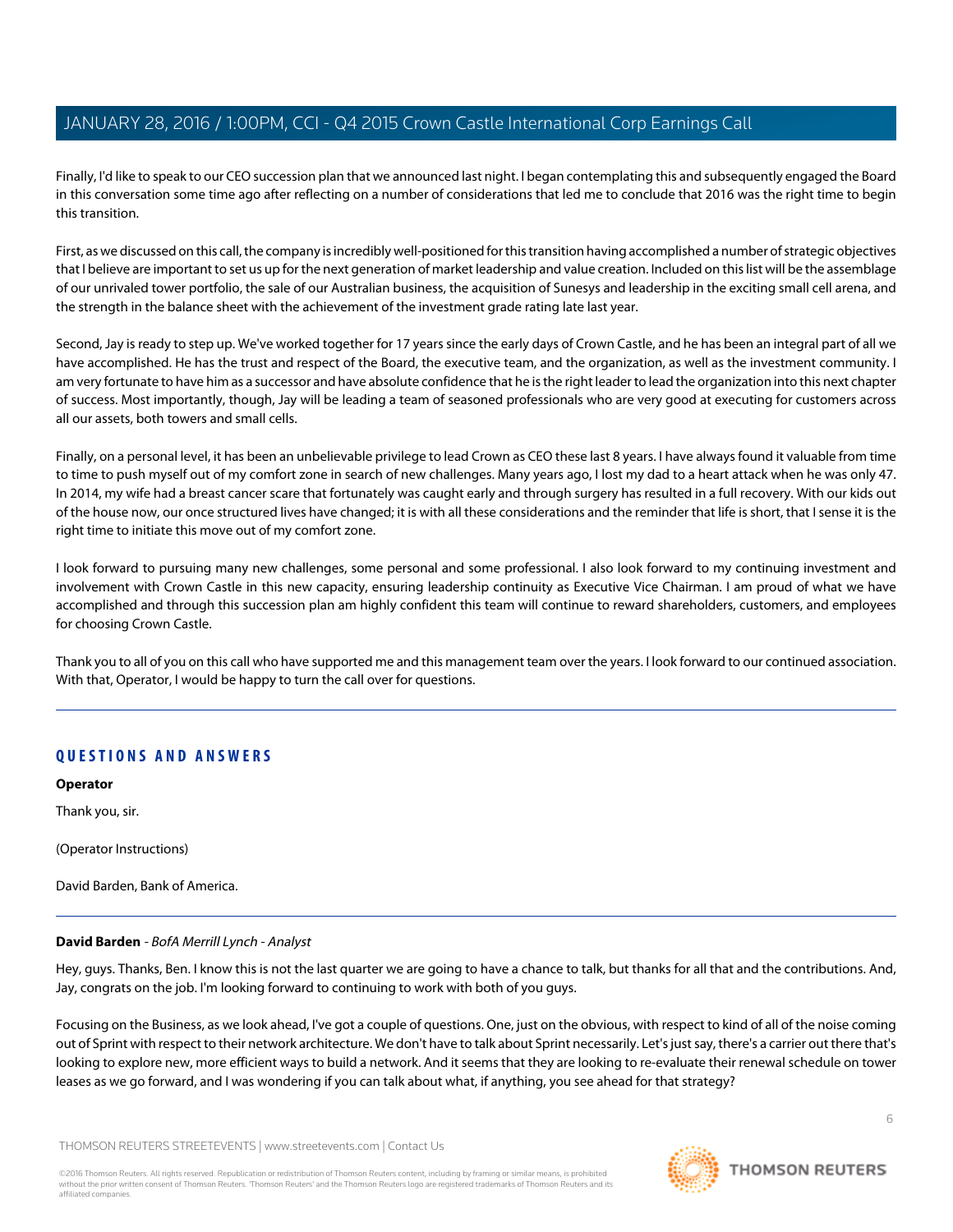And then, second, Jay, a year ago, we were sitting here, and I think the outlook was for new site leasing activity of maybe 5%, and now we're sitting here looking at actually 6%, a better outlook for this year. Over the course of last year, that outlook actually went up by about 1 percentage point. What are the factors that you see maybe evolving in 2016 that could do to this year's guidance what happened to last year's guidance, in terms of walking it up the curve over the course of the year? Thanks.

# **Ben Moreland** - Crown Castle International Corporation - CEO

Sure, Dave. This is Ben.

First of all, without addressing Sprint specifically, what I'd like to talk about is the fact that three of the four carriers have reported thus far, and I think all of them in various ways have confirmed the need for macro sites being an integral part of their network now and in the future. That should not be surprising to any of us that are close to the business. Macro sites, i.e, towers, remain the most attractive and cost effective way to cover a given geography with the spectrum that they own.

That said, there are certainly hybrid sites and HetNet architectures that we participate in, and many people do, that are going to augment the capacity of the networks going forward. And that's the whole small cell underlay approach. And, frankly, sites that look like crosses between macro sites and small cells, dark fiber-fed and ultimately, that is sort of what C-RAN architecture starts to look like over time.

When you think about our Business fundamentally, it is a capital-intensive Business. Those with the lowest cost of capital tend to win. And when you introduce, on top of that, the notion of shared economics, i.e, the carriers only pay for the proportion of the asset that they need, it's an incredibly compelling model. And it's one that I think is going to continue to work, as it has for the last 20 years, for the indefinite future.

So, when carriers work on new deployments and new architectures with, certainly, an appropriate view to save costs, we are going to be right there with them at every step of the way. I can tell you that we are working with all four carriers, in that regard, to utilize our cost of capital and the sharing model to be an integral part of their solution going forward.

I think it has been helpful for the last couple of weeks that three of the four carriers have confirmed that macro tower sites are an integral part of their model going forward. That's not surprising to us. But I think this hybrid type network, going forward, is going to be very important, and we are incredibly well positioned with assets and capability to take advantage of that.

When you hear us talk about the cost of capital, it's not simply just to lower the cost on the balance sheet of our interest expense. It is very much to be the most competitive company out there that can deploy capital assets on behalf of these carriers, and make it very efficient for them. So, that is something we're spending a lot of time on as an executive team, and very comfortable with what we see in front of us.

# **Jay Brown** - Crown Castle International Corporation - CFO

Dave, on your second question, last year, the 2015 increase in guidance over the course of the year, about half of that was driven from an increase in leasing activity and about half of it was driven from lower non-renewals than what we had expected going into the year. As we looked at our guidance for 2016, we held that elevated level of leasing activity throughout the full year, full calendar year 2016, such that leasing activity we think this year will match that of 2015.

As for potential upside there, I'd point to the fact that typically in the Business we have about 6 to 8 months of visibility from the time we have an application come in from a carrier to the time it's actually revenue-producing. So, we have a real good idea as to where new tenant leasing is going to be for at least the first half of the year and maybe a bit into the third quarter. So, to the extent that there was additional leasing activity over the course of the year, that's honestly more likely to impact our run rates going into 2017 than it is to be that meaningful to the results in 2016.

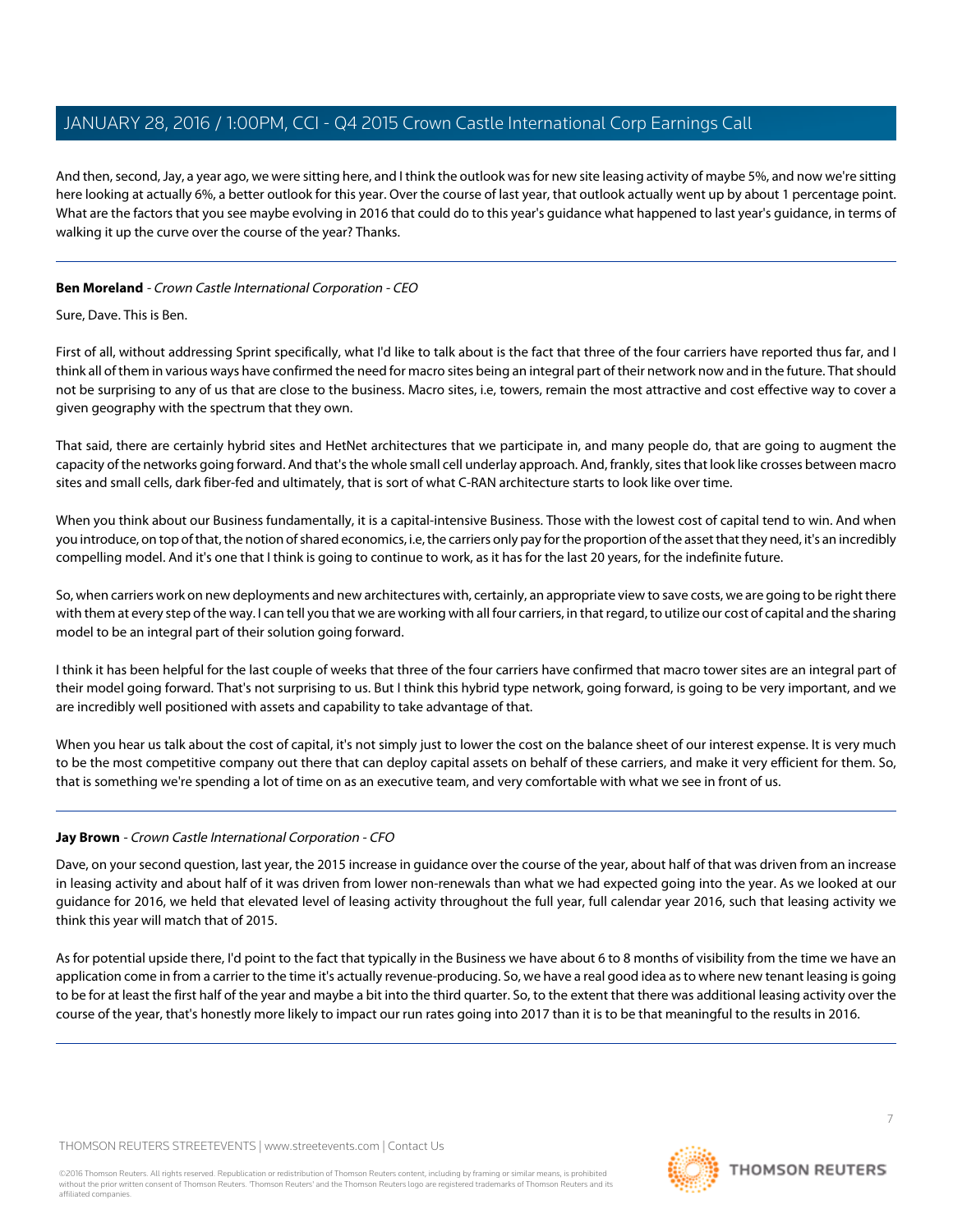# **David Barden** - BofA Merrill Lynch - Analyst

Got it. All right. Thank you very much, guys.

#### **Operator**

<span id="page-7-0"></span>Ric Prentiss, Raymond James.

#### **Ric Prentiss** - Raymond James - Analyst

Thanks. Good morning, guys. Congrats to Jay and Ben. It's been a great ride. Long time together in the tower space for us. And looking back at my notes, I think Crown is up 4 times since 17 years ago, so congrats to both of you guys.

First question I've got is: If a carrier does decide not to renew their lease, what triggers there, and do they have to remove the equipment and how much could that cost?

#### **Ben Moreland** - Crown Castle International Corporation - CEO

Depends on the contract, Ric. Typically, our contracts require them to remove the equipment and restore the site. And we've gone through that many times with these non-renewals that Jay has talked about and we've experienced with the iDEN Nextel churn.

What we have often done though is essentially negotiate a final payment, if you will, what's commonly referred to in the industry as a pay-and-walk fee. That can be anywhere from \$30,000 to \$50,000 per site, depending on what's up there and the negotiations, but that is generally what occurs. More often than not, we will negotiate a final payment. That is typically the market convention.

#### **Ric Prentiss** - Raymond James - Analyst

Makes sense. Also, this quarter we saw a pop up in the SG&A line. Can you talk a little bit about what is occurring there, and can we think of that maybe as a revenue driver longer term?

#### **Jay Brown** - Crown Castle International Corporation - CFO

The SG&A pop up -- a bit of that would be related to having Sunesys for all three months of the quarter, Ric. And then the other part of it would be -- as the Business outperformed our bonus level across the employee base for the full-year 2015 would have been above our targeted level, as we raised outlook throughout the course of the year, and delivered and even exceeded it in the fourth quarter.

I think as you look at calendar year 2016, we think the run rate is basically unchanged from full-year 2015. As we talked about on previous calls, we think that there is virtually no cost increase at the GAAP line on the tower side or on the SG&A side for calendar year 2016.

That would be based on the current level of activity that we see in small cells, et cetera. We'll obviously have some operating costs in small cells as we've deployed brand new systems. But for the most part on the tower side, we think costs are flat; and on the SG&A side, we think those costs are flat in 2016 to 2015.

#### **Ric Prentiss** - Raymond James - Analyst

That makes sense. And then on Sunesys, you have talked in the past about some extension maybe that could be done off of those existing fiber that Sunesys brought in. Update us a little bit about what you are seeing in that extension mode?

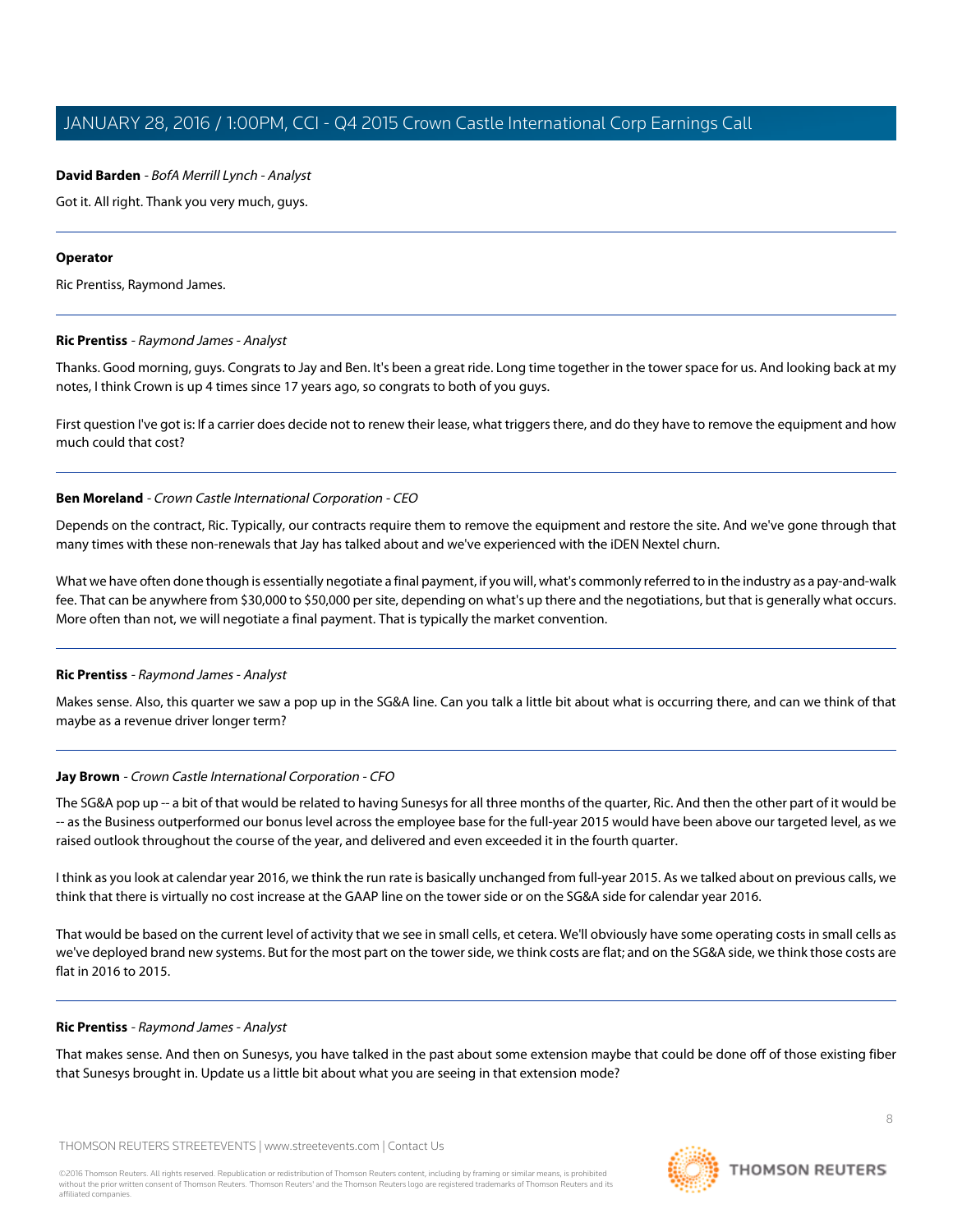# **Ben Moreland** - Crown Castle International Corporation - CEO

Sure. The rationale behind the 10,000 miles of fiber we acquired, Metro Fiber in great markets with Sunesys, was that it would give us a great head start on small cell deployments. And that's exactly what it is; but it's a head start, it's not a perfect footprint. As you reference, we're constantly working to improve that network, just as we do with existing Crown fiber where we get a new engagement and maybe, as I've described before, there is always overlap.

When you think of a tower co-location, which is 100% co-location on an existing site, a co-location or an additional deployment on a Sunesys piece of Crown fiber is always a hybrid. So, there's always a percentage of overlap and a percentage of new, typically. But in examples, maybe otherwise like Manhattan where there was pretty full overlap.

So, that is working well. It drives our increasing accretive yields on the asset. As I mentioned in my remarks, we are up to about 8% on the embedded capital, life to date. As we're building either additional laterals or accommodating co-locations, it's essentially driving up that yield over time.

Now, we're going to have better metrics for you in the coming quarters, because I know this has a lot of moving parts to it. And we're going to come out with that for everyone to help their modeling later in the year.

What we focus on as a management team is ultimately the yield on the invested capital. That cuts through all of the metrics, whether it's tenants per node or nodes per mile or revenue per mile. We're going to help everybody with that later in the year, so that we can all be clear.

That is why we are giving you these run rate yields. It's validating for ourselves as well that we're continuing to see accretive investments in that space.

# **Ric Prentiss** - Raymond James - Analyst

Great, thanks, guys.

# <span id="page-8-0"></span>**Operator**

Brett Feldman, Goldman Sachs.

# **Brett Feldman** - Goldman Sachs - Analyst

Thanks, and also congrats to you guys -- really exciting news.

As we think about where you're deploying capital, you listed a couple of potential areas of discretionary investment. And I might have missed it, but I don't think you actually included towers on the list. So, I'm curious whether you feel like the portfolio of towers that you have today is essentially the portfolio you will be operating and generating returns off of, for the foreseeable future?

And then, just as an extension, you talked about the importance of small cells, and how you've invested in that. And as you see your carriers kind of evolve, how they're thinking about deploying denser networks, do you feel like the outdoor business that you have in the top 25 markets today is really what you need? Or do you see opportunities to create partnerships or make investments in other areas to further accelerate your positioning in that market? Thanks.

# **Ben Moreland** - Crown Castle International Corporation - CEO

Sure, Brett.

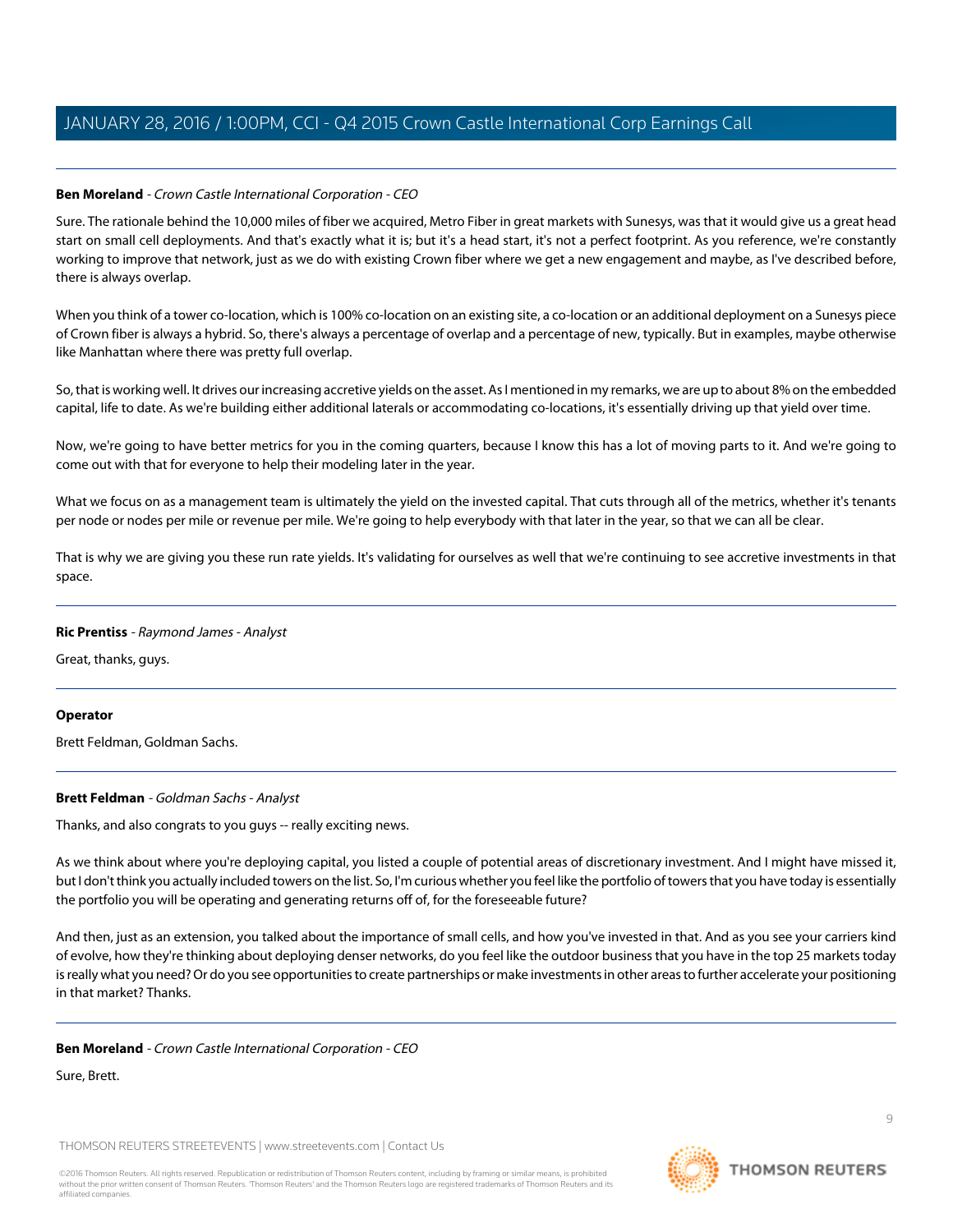First of all, I didn't mean to slight towers at all. We bought 17,000 sites in the last three years that are looking for more tenants. Those towers we acquired from AT&T and T-Mobile, most recently, are very attractive co-location candidates, and probably -- not probably -- absolutely represent the biggest value-creation opportunity we have in the Company. That is to co-locate on an existing tower, and we're quite happy with that going forward.

The fact is that the carriers have essentially sold the vast majority of their sites. There are some small portfolios out there, and it has been somewhat aggregated by the three large tower companies.

So, I do not see anything large on the horizon out there. It is certainly not a requirement for us to create significant value. As I just mentioned, the organic growth is what drives value around here.

I would also highlight -- go back to 2001 and 1999, when essentially the carriers sold all of their sites initially, and then we went through a whole nother wave of that some 15 years later. So, we do think there will be a need for more tower sites over time, as cell sites continue to shrink, and density requirements continue to increase. There is nothing significant out there today, and we are certainly advancing our leadership position on this newer architecture around small cells, as we've talked about.

On the outdoor business for small cells, while we are about 90% focused in the top 25 markets, we're constantly looking at opportunities outside the 25 markets. And so, your question, I think, goes to how big could this be? The answer is -- we do not really know, but it looks like it could be a whole nother tower business.

It's hard. It's expensive. It takes a long time to build these systems. But at the same time, we are focused on what we think our franchise locations and something of a land grab that reminds us a lot of the early days of the tower business.

We're focusing our efforts in these top 25 markets. But I do not think it's going to be limited to that. In fact, I know it is not, because we are looking at opportunities occasionally outside of those markets, and it looks like it has a long, long runway.

# **Brett Feldman** - Goldman Sachs - Analyst

And that's primarily outdoor opportunities. It just seems like there is a lot of different types of small cell solutions. There's indoor solutions and rooftops. I'm just wondering whether those areas are peaking your interest as well?

# **Ben Moreland** - Crown Castle International Corporation - CEO

Well, we have an indoor business, and we do quite well with it, where we choose to play. We've done a lot of sports arenas and things like that.

I think, over time, you're going to see multi-tenant office buildings. But there are alternative solutions available to landlords and tenants when you get into a multi-tenant facility that don't necessarily lend themselves to a neutral host owner like ourselves. A tenant in an office building can set up their own system, or an office building can own their own system. There is a lot of different variations.

And then, there is a limitation in the marketplace still, as to what the carriers will ultimately elect to pay for, in terms of rent. As we have said forever, and we all know this, there is more need in the market for a densification in network than there are hours in the day or capital that the carriers can invest. So, there is a rational prioritization going on.

I think you are certainly seeing this extend to healthcare facilities now, and so we are certainly looking at the indoor business. We are there when we find it attractive, but I don't think it is as large as the outdoor business.

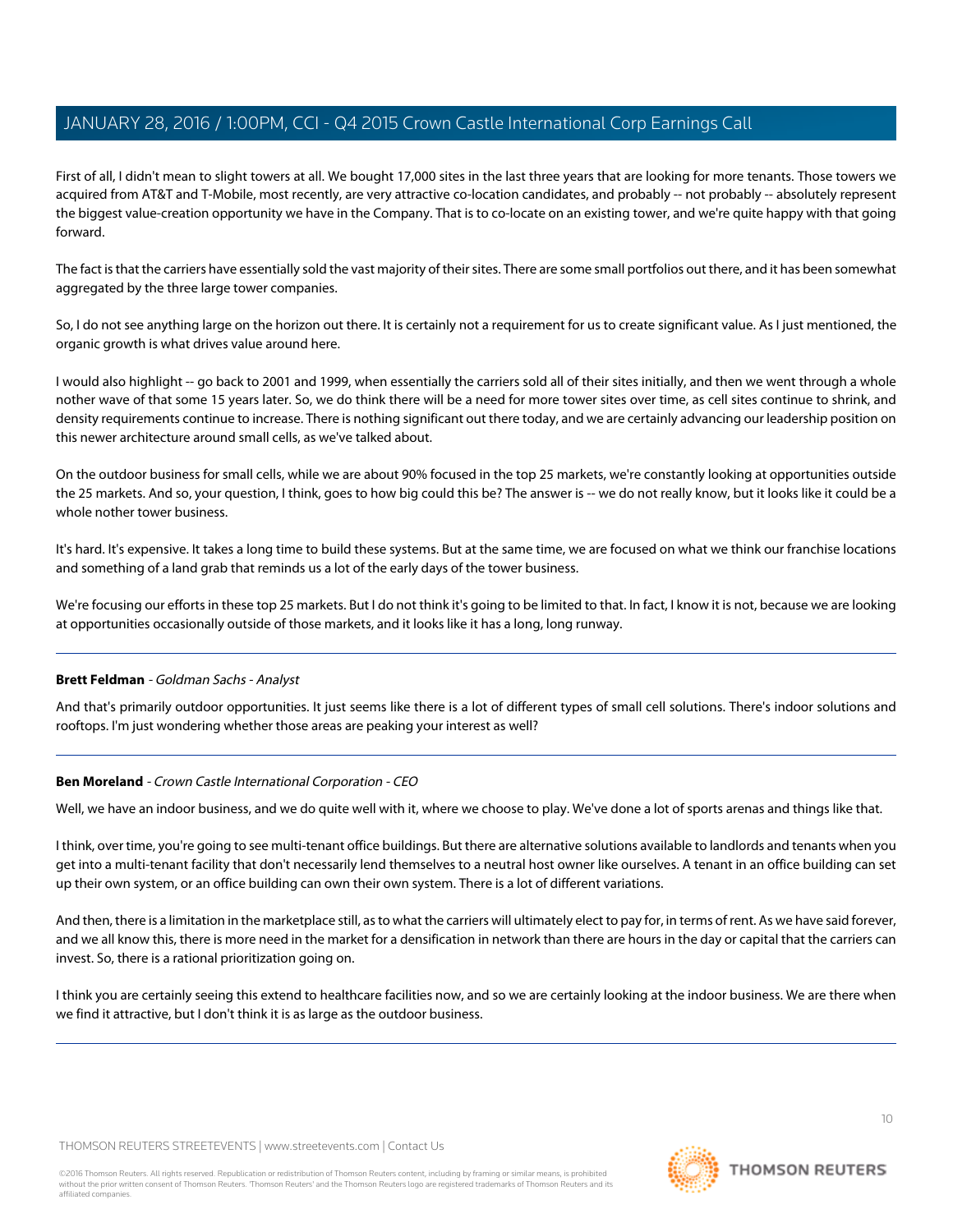#### **Brett Feldman** - Goldman Sachs - Analyst

Great, thanks for that color.

#### **Operator**

<span id="page-10-0"></span>Michael Rollins, Citi.

#### **Michael Rollins** - Citi - Analyst

Good morning, and thanks to ask the questions -- two, if I could? The first observation is that you added more nodes onto a relatively flat amount of fiber miles. Is that a trend that should continue, and how does that affect your return on capital opportunity from that business over time?

And then secondly, I'm curious what you are seeing on the propagation side for small cells, and how would you compare the radius of a small cell in your experience versus the macro, and are there changes in technology that is going to affect that relationship over time? Thanks.

# **Jay Brown** - Crown Castle International Corporation - CFO

On your first question, Mike, you are pointing out a good observation there. You're right, miles of fiber were relatively flat, and we added nodes against that fiber miles, which is exactly co-location. I mean, that's the business that we are in, and why we're interested and like the tower business, and why we like the small cell business. You have an asset investment, against which you add additional recurring revenue, and that drives the long-term yield on that invested capital, and that is the model we're seeing play out.

As Ben and I referenced in our comments, we've seen really attractive lease-up activity on the fiber that we own today, and that's driving additional nodes against a set number of miles of fiber. We're going to continue to see that, as well as continuing to make investment as we build new systems, and that is the driver of our activity at the moment.

On the second question, the propagation characteristics of the small cell -- there is no simple answer to that question or one-size-fits-all answer to that question. It's designed based on what the carriers desire. And so, you can go into a given area and find a small cell every 100, [200] yards where they are trying to really increase the density of their network. At other places, you will see them spaced a little further than that.

There is no easy answer to say that the propagation of a small cell -- it has to do with what spectrum they deploy across that small cell, how much power they use. So, it can vary. I would say in a typical urban environment, you're going to cover about a block to two blocks of area when you deploy -- when the carriers deploy small cells. So, we'll see them put up nodes about every other block would be a relatively normal deployment in a dense urban area.

If you look across the entire portfolio on an outdoor basis, we are typically, when we're building a new system for someone, we'll be somewhere between 2 and 2.5 nodes per mile of fiber on the initial deployment. That gives you some idea of what we see. Obviously, there can be some pretty wide swings depending on whether or not we're doing a central business district or doing something a little bit outside of the most densely populated areas of the city.

#### **Michael Rollins** - Citi - Analyst

Thanks very much.

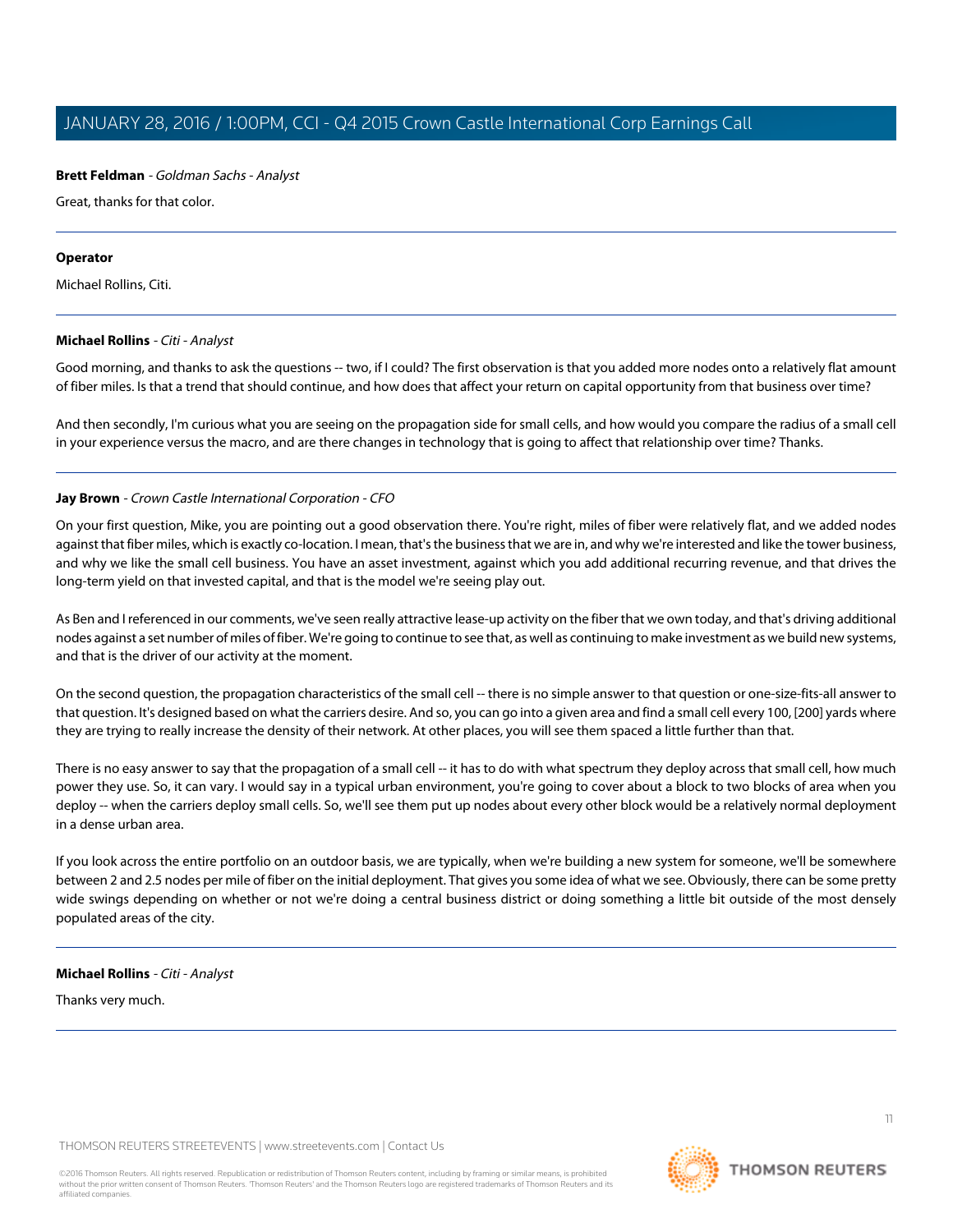### **Operator**

Philip Cusick, JPMorgan.

#### <span id="page-11-0"></span>**Richard Choe** - JPMorgan - Analyst

Hi. This is Richard Choe for Phil. I just wanted to follow up a little bit more on small cells. We wanted to get a sense of what competition is like in small cells. How many RFPs are competitive, and how its pricing held up.

#### **Ben Moreland** - Crown Castle International Corporation - CEO

Yes, hey, Richard, it's Ben.

It's very competitive, and we are the leader in the space, and we believe we have more capability for what we term turn-key deployments, which is all-in building systems locating the antennas on fiber that we build. But at the same time, there are other very capable competitors out there, and we see competition in the marketplace. It goes back to my original comments about cost of capital matters in this business. That's something we focus on.

I'm not going to really get into specifics around the market. A lot of these systems are conducted through an RFP process initially. At the same time, what matters most to carriers, obviously, is the ability of the award winner to execute.

We have seen opportunities come back to us on occasion, where the awardee may have had some challenges in the market. What matters most to carriers, if they have a need for small cells, is execution and meeting your milestones, getting on the air so that they can accomplish the capacity enhancements that they are trying to do on their network. So, I think that is probably all I will say on that. It is a highly competitive market these days.

# **Richard Choe** - JPMorgan - Analyst

Great. A quick follow-up: In terms of your guidance, should we think of the small cell business just ramping through the year, or is this going to be more back-end loaded as the builds kind of pile up, so to speak.

#### **Jay Brown** - Crown Castle International Corporation - CFO

On both the towers and small cell side, the year is a bit back-end loaded. It is about 40% of the activity in the first half of the year and about 60% in the second half of the year.

#### **Richard Choe** - JPMorgan - Analyst

Great, thank you.

#### **Jay Brown** - Crown Castle International Corporation - CFO

You bet.

#### **Operator**

Jonathan Atkin, RBC Capital Markets.

THOMSON REUTERS STREETEVENTS | [www.streetevents.com](http://www.streetevents.com) | [Contact Us](http://www010.streetevents.com/contact.asp)

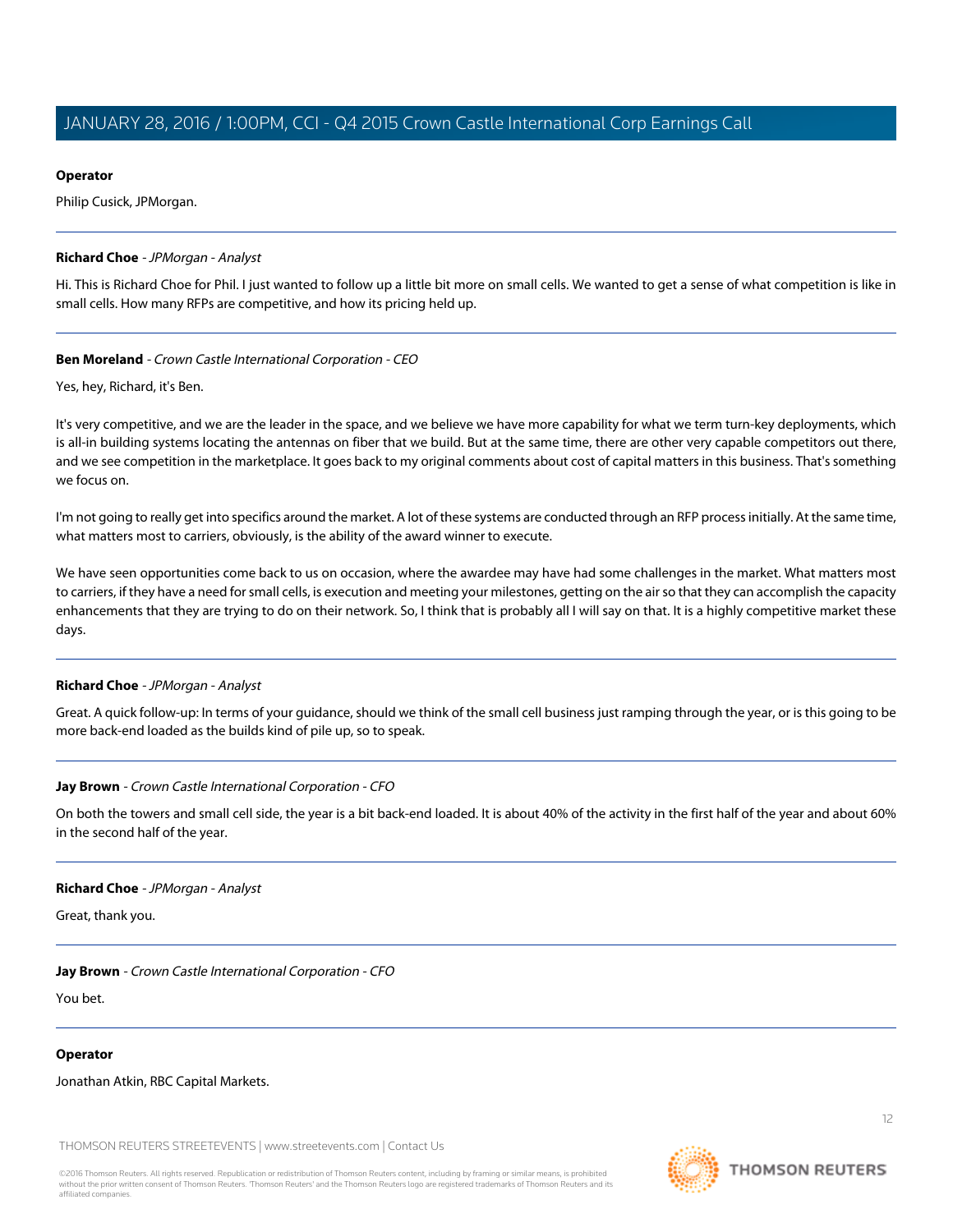# <span id="page-12-0"></span>**Jonathan Atkin** - RBC Capital Markets - Analyst

Yes, so, I have a question about the push-out of the non-renewals, and wondering which projects that refers to. Is it YMAX or iDEN or one of the two CDMA decommissionings that has been happening?

Then, just generally in your macro tower business, wondering what new developments you're seeing in your pipeline as it pertains to things like EWS 3 overlays or macro site densification? And then, I'll have a quick follow-up on small cells. Thanks.

#### **Jay Brown** - Crown Castle International Corporation - CFO

Yes, on the first question, the push-out around churn, we hesitate to comment specifically on what carriers are doing, and so I think I will pass on that. It comes from several sources, Jon. It's not one single source.

We updated, as you probably have seen in the supplement, our expectation for churn for the next several years. That is in aggregate.

I would not say we're seeing anything at this point that I would point out as changing our overall view of those non-renewals. I think we've been pretty specific in the past about the amount of consolidation churn or non-renewals, and what was driving that. Our underlying assumptions are basically intact for that, today.

The second question on the tower side, we are seeing carriers do all kinds of things on the macro side. There's densification activities. There's amendments. There's adding new technologies. There's deploying additional spectrum that we have seen. And the mix of both amendments and new cell and brand new cell sites in 2016 is pretty similar to what we saw in 2015. So, we're not seeing any trends here that I would point to as changes from what we saw in 2015.

# **Ben Moreland** - Crown Castle International Corporation - CEO

Just to add to that real quick -- Jon, just real quick to add to that, as we've pursued the small cell business, and we've talked about it on this call and remain very enthusiastic about the opportunity. Again, the first thing a carrier does to add densification is macro tower sites. And everywhere we are building small cells, there are macro tower coverages already there.

If you were stand on the street corner where we have a deployment, you would already have a macro site covering, keyword covering, that geography. So, we are building small cell networks, essentially an underlay approach, to add capacity to these networks. Certainly, the macro tower site is what happens first, and that is continuing to be what we see on the tower side.

# **Jonathan Atkin** - RBC Capital Markets - Analyst

And then, I guess, segueing into small cells, is there a different mix of demand you're seeing in terms of which carriers are coming onto your infrastructure?

And related to that, and related to what Mike was asking as well is, of the nodes that you expect to add this year, how much would be along existing fiber [that have] been activated with your infrastructure? Second or third tenancies, if you will, along the same route versus new laterals that have not been activated with your [DAS] infrastructure?

#### **Jay Brown** - Crown Castle International Corporation - CFO

On the first question, when we go into any given year, there is an expectation we have around ranges for each of the carriers. I would not point to anything in calendar year 2016 that looks that much different than what we saw in 2015.

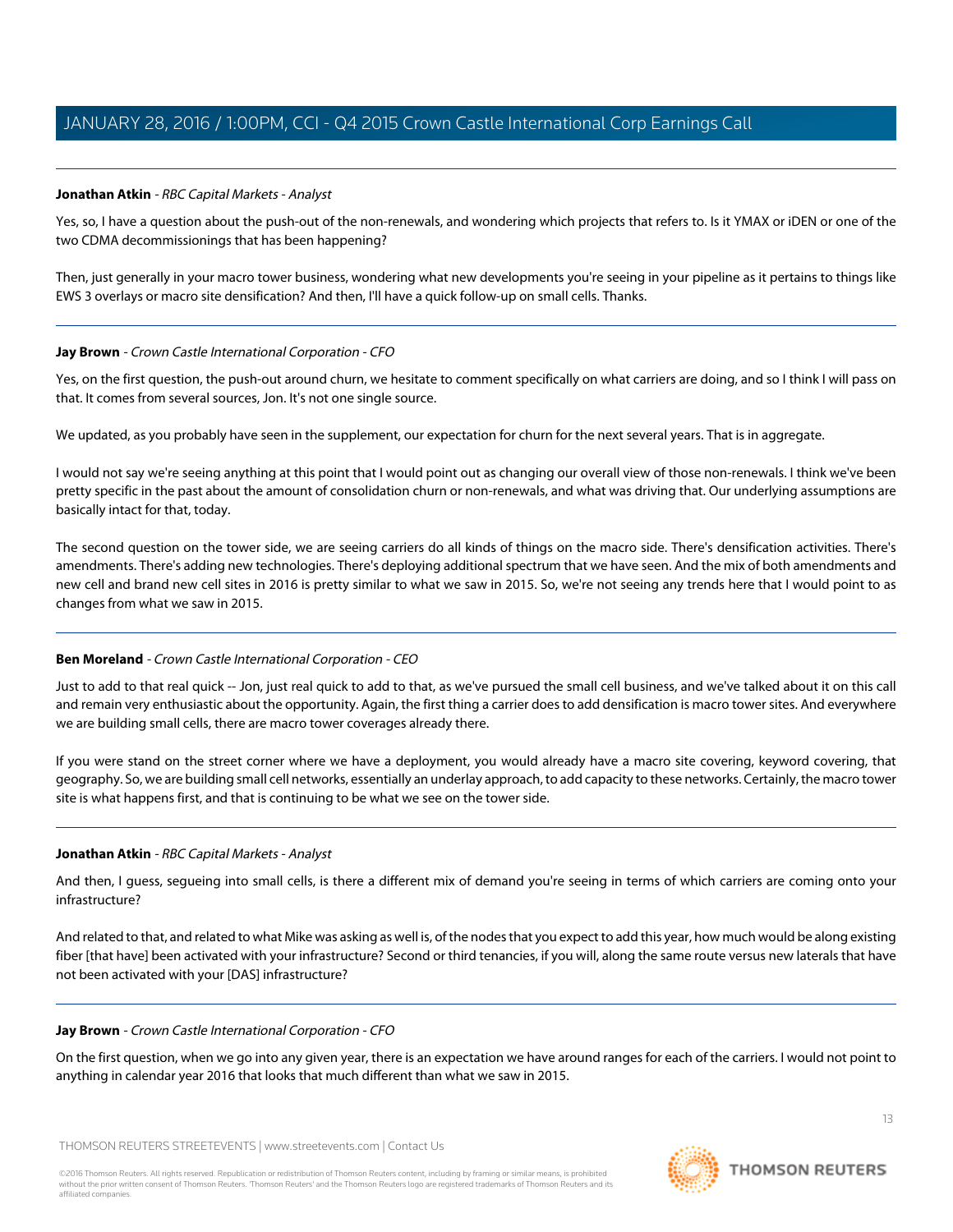We're seeing activity on both the macro side, as well as small cells, from all four of the operators. We saw that throughout 2015, and we would expect the same thing in 2016.

On the mix of leasing in small cells, it's about a 75% mix of where we're deploying brand-new systems in places that we did not previously have small cell systems, and about 25% of the leasing activity would be coming from co-locations on existing systems.

#### **Jonathan Atkin** - RBC Capital Markets - Analyst

And then, finally, on the CFO search, any particular criteria that you are looking for, in terms of the background of the individual you're looking to hire?

#### **Ben Moreland** - Crown Castle International Corporation - CEO

Based on some initial conversations, I think we can attract extremely seasoned and qualified candidates. So, we are very optimistic there of, this spring, having a great new addition to the team, and more to come on that.

#### **Jonathan Atkin** - RBC Capital Markets - Analyst

Thanks, good luck.

#### **Jay Brown** - Crown Castle International Corporation - CFO

Thanks, Jon.

#### <span id="page-13-0"></span>**Operator**

Amir Rozwadowski, Barclays.

# **Amir Rozwadowski** - Barclays Capital - Analyst

Thank you very much. Good morning. I certainly want to echo the comments, Jay and Ben. Wish you the best of luck as you look to make, what I suspect we all hope will be an exciting transition for you and your family.

In terms of questions, I have two, if I may. On the first, you mentioned some of the upcoming spectrum that seems to be coming to market. Obviously, there have been select carriers who have talked about the opportunity set, in terms of providing additional bandwidth with the deployment of fallow spectrum. But there have also been discussions about how networks are dense enough and have additional capacity.

And I'm trying to triangulate, in terms of the opportunity set for you folks. Do you see those types of carriers looking to densify their networks? How should we think about the potential amendment opportunities going forward with things like AWS-3, in terms of providing support for that longer-term runway?

#### **Ben Moreland** - Crown Castle International Corporation - CEO

Sure. I think what you are referring to, Amir, is the inherent trade-off, that is, between spectrum and densification, i.e, to the extent you have more spectrum, you can do more with your existing sites and would then delay the need to densify in a particular area if you otherwise didn't have the spectrum. That is true, and yet what we see is all of the above.

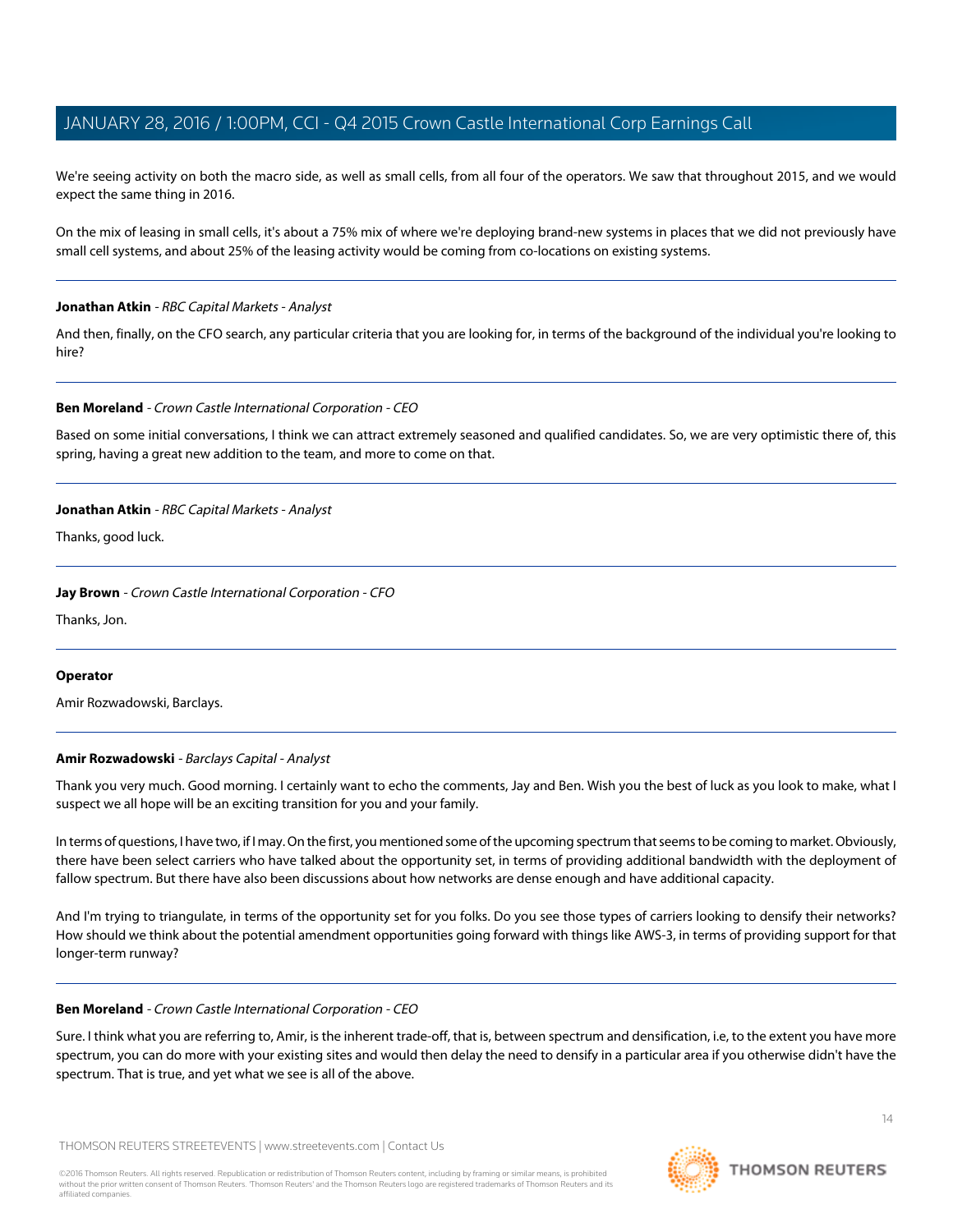As the carriers come in and launch new spectrum to get maximum efficiency out of that very expensive spectrum, they are typically adding more equipment to the existing sites. That just makes sense. The cost of that incremental amendment on a tower is nothing compared to getting the maximum value out of that spectrum in that particular geography. That is what is driving a lot of our amendment activity across all of the carriers, and has for years. I don't see that changing.

In addition to that, you're not going to cover the capacity requirements simply by adding spectrum to existing sites. It is just mathematically impossible. You can't get the capacity requirements that are required.

What happens is, in addition to adding that spectrum on the existing sites, you're then seeing small cells added in an underlay approach, which gives them multiples of that spectrum capacity, because they're then reusing that spectrum in that geography and unloading -- effectively unloading the capacity challenge on the macro site.

You're going to see both. It's exactly what's driving our Business today. The carriers are obviously being very rational about how do they prioritize their spend, and they're looking at spectrum auctions and having to pay for the spectrum upfront, and then, how do they maximize that capacity over time? And then, various carriers are in various stages of that today, whether that's cell site densification or macro site amendments, but all of that drives our Business, and it's something that we think is going to continue for a long, long time.

#### **Amir Rozwadowski** - Barclays Capital - Analyst

Thank you very much.

Dovetailing onto small cells, it seems as though the growth has been a bit higher than expected. But of course, it also seems like we are still at the very early stages of adoption, particularly when we think about a neutral hosting business model.

There has been some chatter in the marketplace with folks discussing opportunities to densify their networks going at it alone, in terms of utilizing certain technologies or potentially possible rights of access or microwave backhaul or however you want to look at the combination of different opportunities. How do you compare and contrast the opportunity set that you folks have utilizing assets such as Sunesys or some of this land grab that you had mentioned versus carriers looking to potentially densify their network by small cells on their own strategy?

# **Ben Moreland** - Crown Castle International Corporation - CEO

I think you're going to see all of the above. It is not new. If you think about it, wireless carriers essentially rebuilt the tower portfolio on their own balance sheet since we, as an industry, acquired them in the early 2000s, and then elected to monetize it over time in the last three years.

I think carriers will, from time to time, experiment with lots of different methods to add capacity to their network. That's not new. It goes back to the earlier comments, and there's a lot of different technology variations. I think it's generally accepted that fiber connectivity, for small cells and towers, ultimately through dark fiber connectivity, provides the most flexibility and the most capacity for a given location. I think you are going to see, over time, that fiber, whether you're talking about fiber to the cell or fiber to the small cell, is a necessary element long term to accomplish what they need.

It goes back to the earlier comments on this call around cost of capital and the sharing model. Certainly, it's possible for carriers to work and build their own systems, and certainly free to do that and operate under the same constraints that we do around permitting and zoning and rights-of-way and things like that. To the extent they can avail themselves of a lower cost of capital, allow themselves to put their capital back to work in their primary business, and we pass along some of that shared economics to them in that construct, that is going to make a lot of sense, as it has for the last 20 years, and that is what we are pursuing.

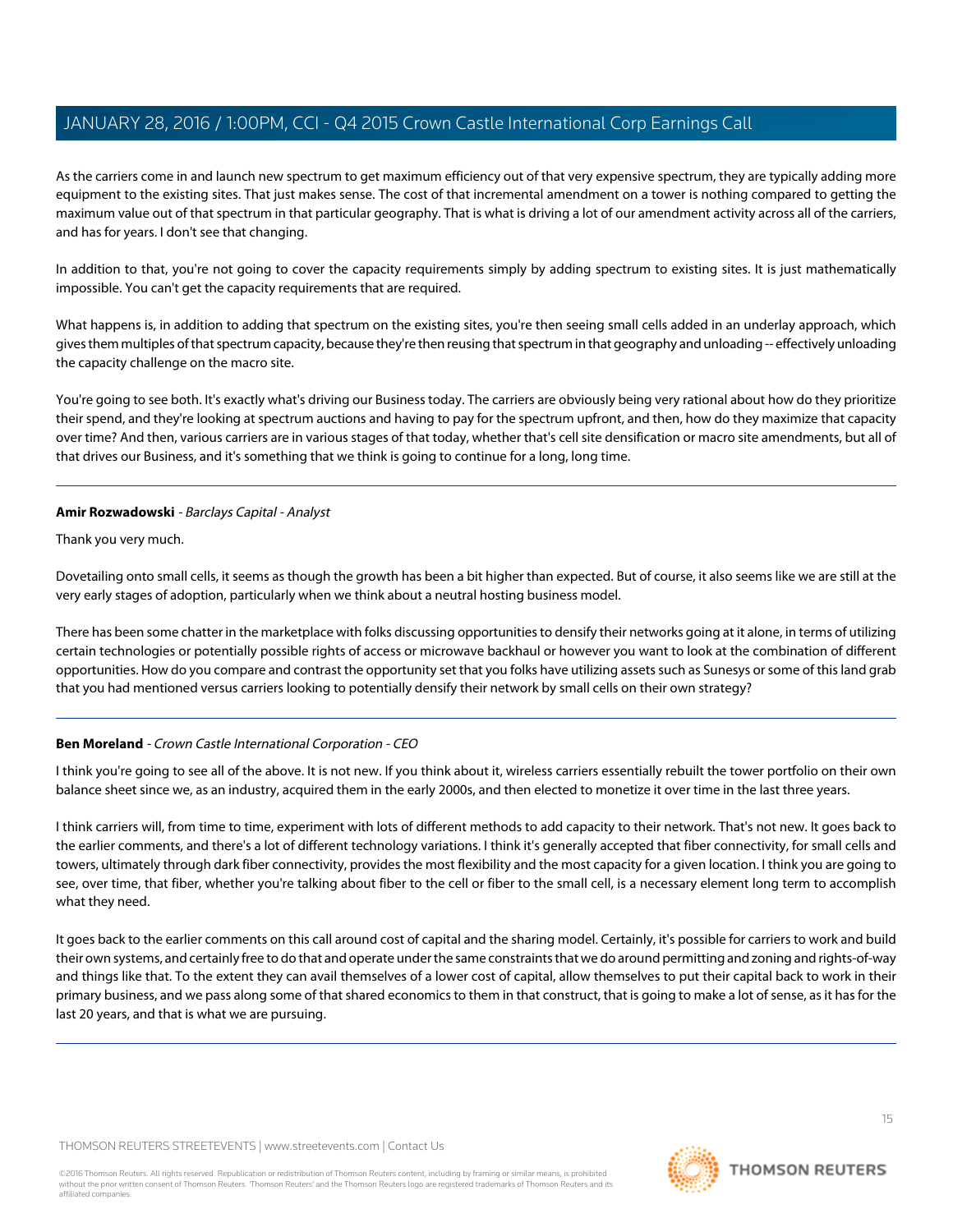#### **Amir Rozwadowski** - Barclays Capital - Analyst

Excellent, thank you very much for thinking about the color.

#### **Operator**

<span id="page-15-0"></span>Simon Flannery, Morgan Stanley.

#### **Simon Flannery** - Morgan Stanley - Analyst

Great, thanks very much. Ben and Jay, congrats, and good luck on your next moves.

Ben, I wonder if you could just talk a little bit about your new role. I guess you're going to have a real focus on strategy. How do you see spending your time? And what are the real areas that you think you're going to be able to dive deeper into with your new responsibilities?

And then following up from the last question, Verizon has talked a lot about 5G with trials coming up in the next month or two. Microwave frequencies are going to be deployed there. Have you had much conversations with companies, and with the equipment companies, about the opportunities there, and what that might mean over, say, the next 5 or10 years? We saw fixed wireless launch yesterday, so it does look like there's other technologies which are really starting to appear on the horizon here. If you could talk to that, that would be great.

#### **Ben Moreland** - Crown Castle International Corporation - CEO

First of all, on the role, Simon, we are filling out the list, but it keeps getting more items on it. I think, initially, I am going to certainly continue to spend time on industry matters, whether that's through PCIA or NAREIT. I am on the Board of both organizations, and we are making some good progress there in the interest of our Company, as well as the broader industry, and I expect to continue in that capacity.

Also, I would expect to continue to work with the executive team on matters of strategy, capital allocations, some of the discussions we have had on this call, but would anticipate that given the longevity and tenure of this team, this executive team, and Jay in particular, having worked together for 17 years, and can finish each other's sentences, I do not think we are going to have a difference of opinion very often on strategy. So, it's really going to be a bridge to the Board and to industry matters that I think are increasingly important for us as we look to continue to have the ability to deploy wireless infrastructure in a very efficient way across the country. For those on this call, that is not getting any easier, so it's something that I'm pretty focused on.

#### **Simon Flannery** - Morgan Stanley - Analyst

Any movement from NAREIT on index inclusion?

# **Ben Moreland** - Crown Castle International Corporation - CEO

Nothing definitive yet. We will wait until August when we have our new GICS code and see how that goes.

# **Simon Flannery** - Morgan Stanley - Analyst

Thank you.

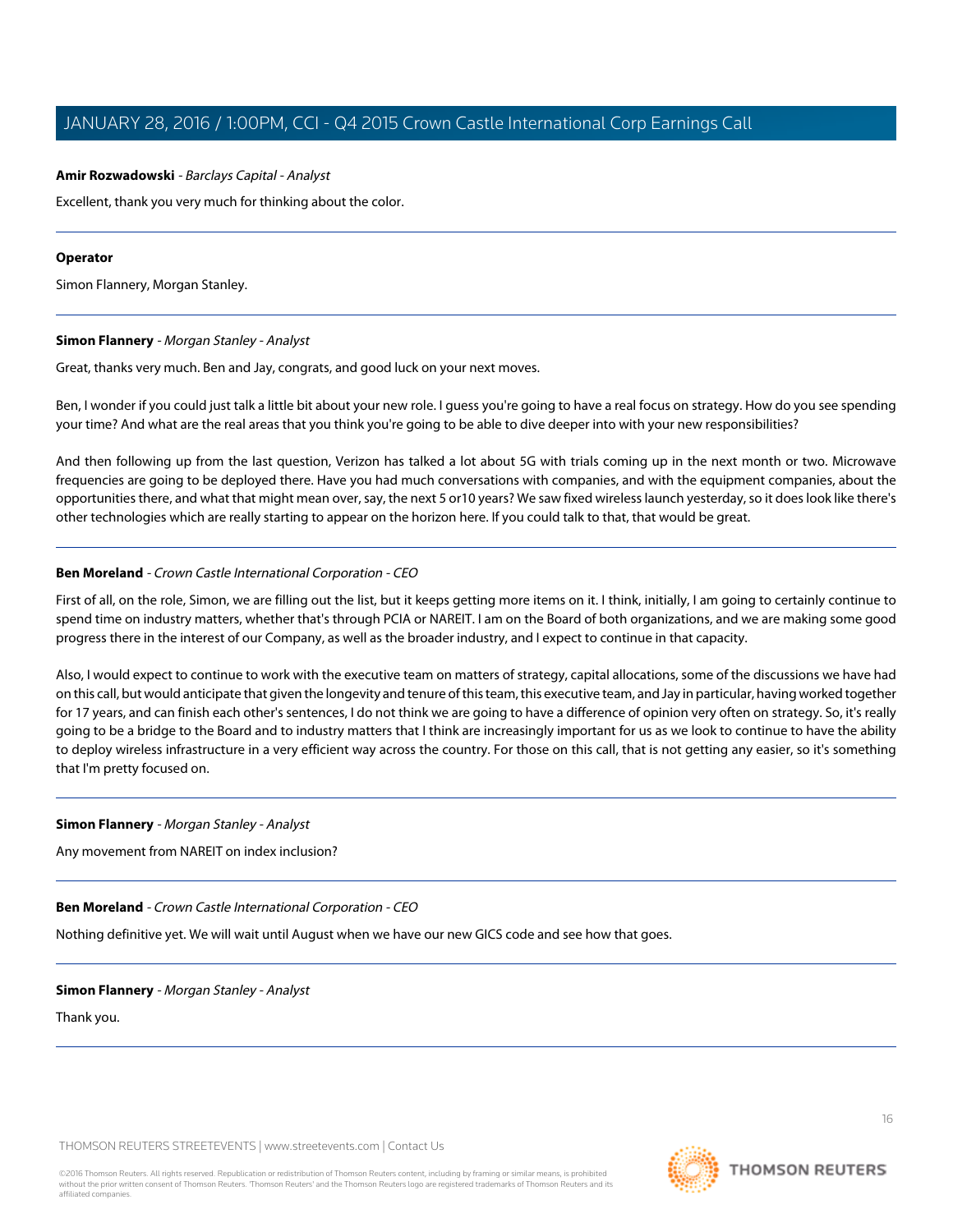#### **Jay Brown** - Crown Castle International Corporation - CFO

Simon, on your second question, I think you can roll back the clock and see that, as the carriers have migrated technologies, those have almost always been aimed at improving the consumer experience which, is generally code for faster and faster access to data networks. Those have always resulted in additional need for network density.

I think, regardless of -- you rattled off a few opportunities there that are on the horizon. We're seeing the carriers behave and think about the network planning whether we're talking to them about macro sites or small cells in a very similar way that it's going to result in additional network density being required. We think that is great for our opportunity -- our opportunity, as we deploy capital, and see additional yield on the capital that we've already deployed.

#### **Simon Flannery** - Morgan Stanley - Analyst

Great, thank you.

# **Operator**

<span id="page-16-0"></span>Colby Synesael, Cowen and Company.

# **Colby Synesael** - Cowen and Company - Analyst

Great, thank you for fitting me in, and to both of you, congrats with your new opportunities.

First off, I wanted to just level set expectations around Sunesys. So, can you just remind us how fast Sunesys grew in 2015?

And then, what the implied growth rate is off of the \$105 million which you've guided for, for 2016. I appreciate that Sunesys contributed \$42 million to you in 2015, but I'm just trying to get the year-over-year comparisons.

And then, just talking more about small cell, you've mentioned your focus on 25 markets, and obviously looking beyond that. In those 25 markets, roughly how many of those is it where you are comfortable with the amount of fiber that you have?

And really what I am getting at is, what's the likelihood of you going and doing another Sunesys-like acquisition in 2016? How important is that to you when you think of strategy in areas you are focusing on for 2016?

If that acquisition you were to do was to come with a larger percentage of enterprise or wholesale or, said differently, not small cell-like business, in terms of how they are using that fiber, is that a business you are increasingly getting more comfortable getting into as we go forward, so that you are no longer just a small cell fiber provider, but really something much more broader than that? Thanks.

# **Jay Brown** - Crown Castle International Corporation - CFO

Sure. Thanks for the questions, Colby.

On the first question, when we did the Sunesys acquisition, I know initially when we announced it we were not sure exactly what the timing of the closing was going to be. The revenue growth year over year is a couple of million dollars, so the guidance we gave you was what we were expecting in 2016.

And really, your two questions are fairly closely tied together. When we looked at fiber in these markets and the opportunities that we're seeing more broadly than just Sunesys, and whether that is expanding our portfolio on a top 25 market, or as Ben referenced earlier, if we are looking

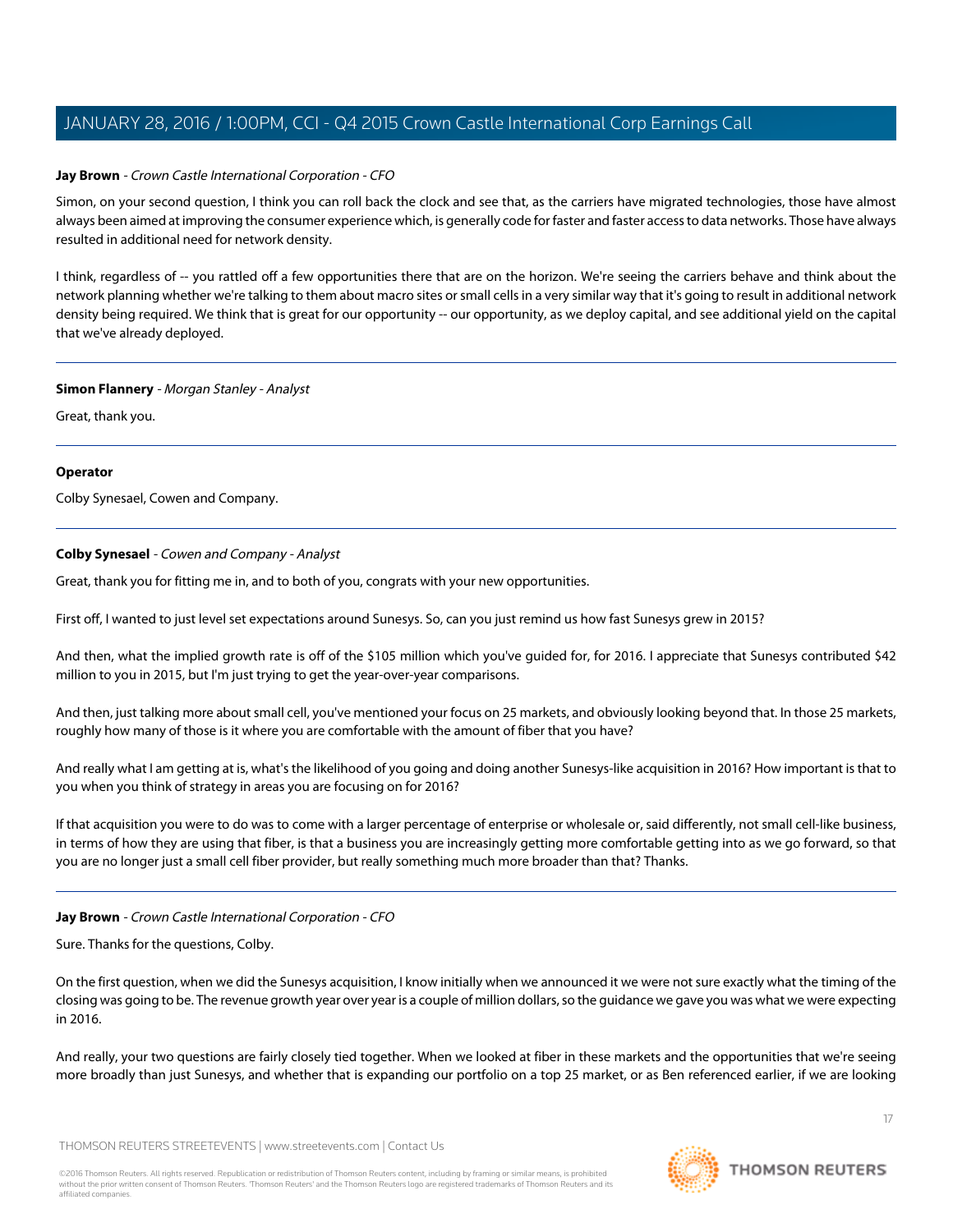outside of the top 25 markets, our aim is to own fiber that is supportive of the wireless carriers. That is our core business, and that is what we are focused on.

When we look at opportunities for fiber, that is what we have in mind is, what can we do with that fiber, ultimately to drive yield on the capital invested? And we think that yield is going to be primarily driven through investment by the wireless carriers, and that's adding nodes to those, or, in some cases, doing fiber to the cell.

There may be some acquisitions in the future, although, frankly, as we talked about when we did the Sunesys acquisition, we think that asset is really unique. It was dark fiber in major metro markets in the US. While we have found a few tuck-in acquisitions, like the one we did a few years ago in the Baltimore/Washington area; those are relatively rare.

We are not thinking about this as getting into per se the fiber business or expanding into the fiber business. Over time, we may find opportunities to add additional yield through recurring revenue sources across the fiber that we own, because of the location of the fiber; it's in urban areas where there's a lot of density of population.

We may find opportunities to add additional revenue and drive return. But our focus, both on the investment side as well as where we are focusing our sales efforts, is around supporting our wireless carrier customers. That is what we really want to do and what we want to be. That is where you are going to see us invest capital, and focus our time and effort, both in the near term and what we believe currently will be the long-term strategy of the Firm.

#### **Colby Synesael** - Cowen and Company - Analyst

Just to clarify, when you said Sunesys expectations, you grew a couple of million. Are you saying that the \$105 million guidance for 2016 is effectively a couple of million higher than what Sunesys did as a whole in 2015?

#### **Jay Brown** - Crown Castle International Corporation - CFO

That's correct. Obviously, we did not own Sunesys for the entire 2015 period, but that is what it grew year over year.

#### **Colby Synesael** - Cowen and Company - Analyst

Great, thank you.

#### **Jay Brown** - Crown Castle International Corporation - CFO

I appreciate everybody's time on the call this morning. Thanks for the questions. I know there was a long list here, and there were several folks who we probably did not get to. We're around today, so feel free to pick up the phone and call us, or you can reach out to Son Nguyen, and we're happy to get to your questions. Look forward to talking to you next quarter.

#### **Operator**

That does conclude today's call. Thank you for your participation.